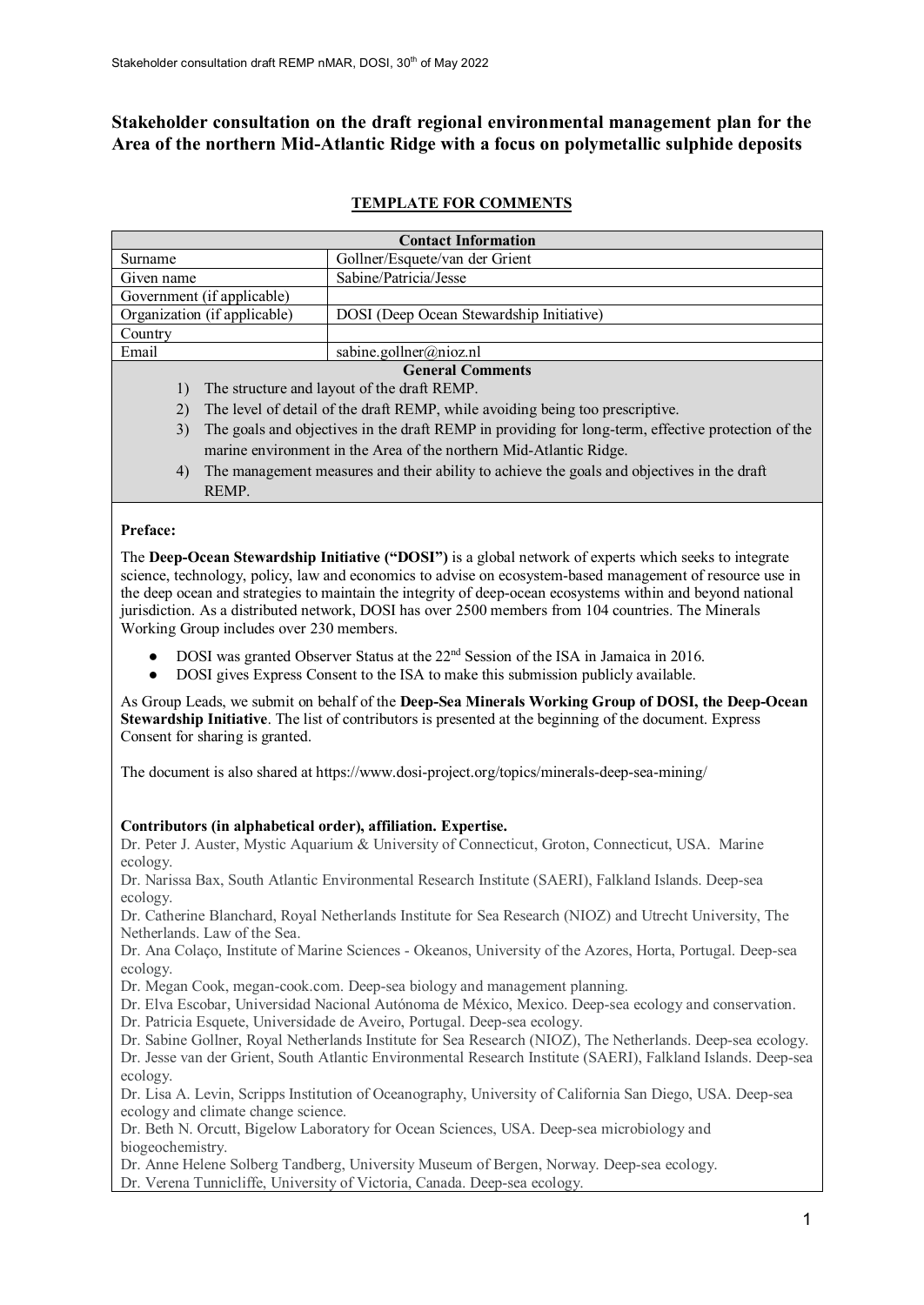## **General comment:**

This draft REMP has been developed through a series of ISA-sponsored stakeholder workshops, and much of the discussed science is reflected in this REMP. We acknowledge for example, that SINPs, AINPs, and S/A Precaution have been included as suggested. At the same time, this draft REMP needs improvement in order to be effective for its purpose. Further collaboration with stakeholders will be necessary to fill the current gaps.

## **1)The structure and layout of the draft REMP**

The overall structure is clear and follows in several aspects ISBA/26/C/7 (*Proposal for a template with minimum requirements for regional environmental management plans: a proposal for a standardized approach*). However, improvement on structure and layout is especially needed on the identification of responsibilities and where and what data have to be provided for the REMP. For example, ISBA/26/C/7 suggests the use of a template and square brackets […] that identify which information has to be provided.

The draft nMAR REMP is not a stand-alone document, but is and shall be tightly linked to other ISA documents. Cross-linking to other relevant ISA documents (e.g. to Draft Standard and Guidelines on establishment of Baseline Environmental data) is essential that the structure is understood.

The structure and layout overall can be followed but could be improved as follows: The headers could be numbered. For example: I.Introduction II.Guiding principles III.Overarching goals

… VII.Region-specific goals and objectives

….

X.Review of the progress in the implementation of REMP

The sub-headings could then be numbered accordingly, so there is no confusion where these subheadings belong to. For example:

VII.Region-specific goals and objectives

VII.1.Region-specific goals

VII.2.Operational objectives

VII.2.a.Operational objectives for the area covered under this REMP

VII.2.b.Operational objectives for contract areas

### **2)The level of detail of the draft REMP, while avoiding being too prescriptive.**

The level of detail/principal length for the sections in this REMP is good, but we identified that the draft nMAR REMP misses several sections that are crucial for an effective REMP.

Important aspects that are currently poorly developed include for example the identification of unknowns (e.g. knowledge gaps in baseline data) and how this relates to the precautionary principle/approach.

We suggest reviewing the structure and level of detail of the nMAR draft REMP in the light of ISBA/26/C/7 to discuss what additional aspects could be useful for the development of the nMAR REMP.

ISBA/26/C/7 is mentioned in paragraph 7 of the nMAR REMP. The LTC, following the request of the council (ISBA/26/C/10), could explain which parts were (not) taken up. This could speed up the process of developing a robust nMAR REMP and would provide more transparency.

## **3)The goals and objectives in the draft REMP in providing for long-term, effective protection of the marine environment in the Area of the northern Mid-Atlantic Ridge.**

Many of the current goals and objectives in the draft nMAR REMP could serve as bases for long-term, effective protection of the marine environment. However, more clarity is needed on their definition and especially on how it can be controlled and measured that objectives are achieved. It would need measurable objectives and targets.

We identified the following gaps.

· Climate change is poorly considered. Whilst it is excellent that climate change is considered in the evaluation of the ABMTs (27j), the effects of warming, acidification and oxygen depletion would need to be considered throughout the REMP.

Other uses are not identified, which can cause conflict. We suggest adding (from ISBA/26/C7): "Identifying and mitigating conflicts in different uses by avoiding overlap between contract areas, reserved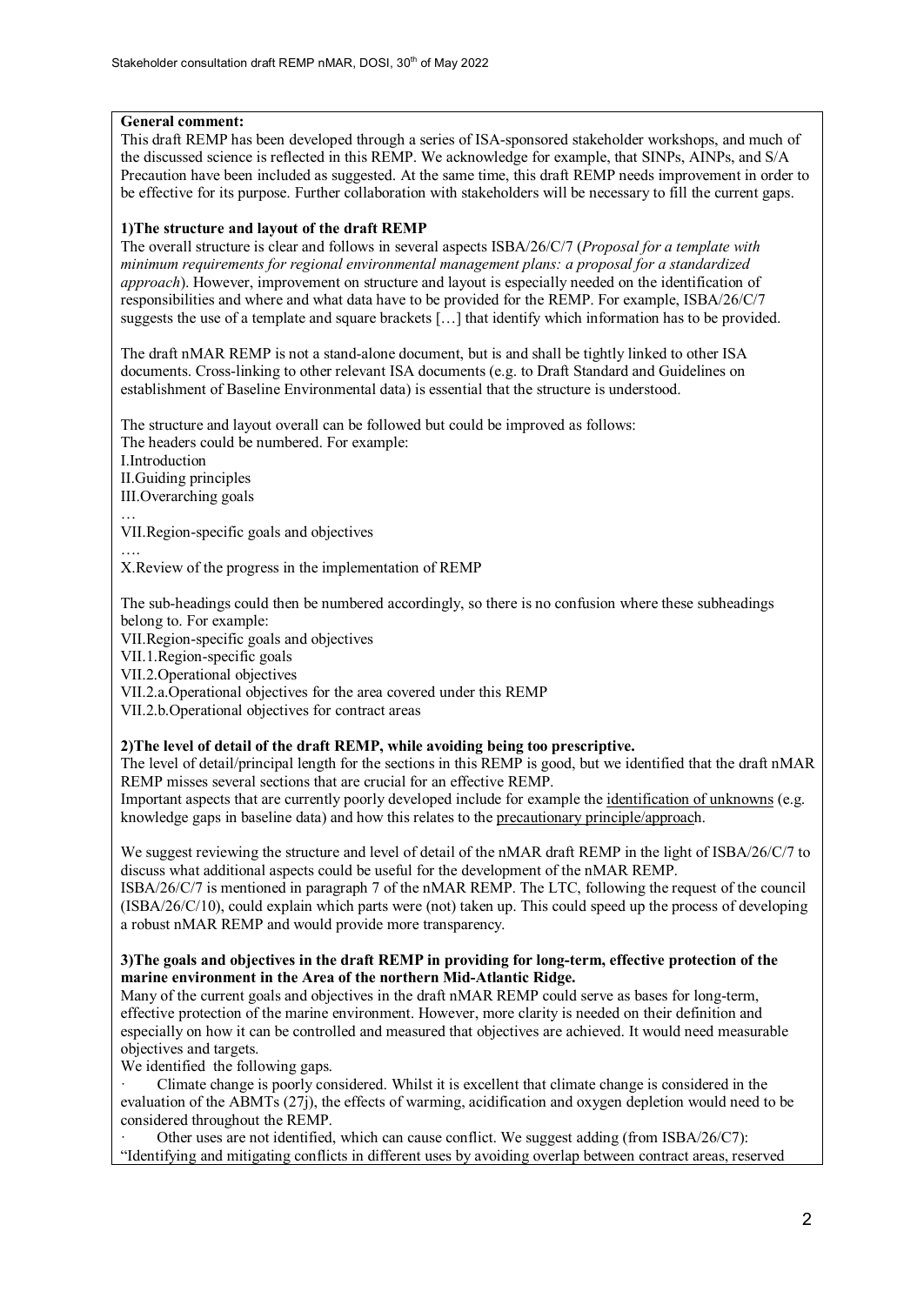areas, areas of particular environmental interest, marine protected areas and areas designated for other legitimate uses (such as fisheries, submarine cables)"

Likewise, traditional knowledge, cultural heritage, spiritual and indigenous values are not included

Measurable targets are not included, but should be added as otherwise the goals and objectives can't be met.

**4)The management measures and their ability to achieve the goals and objectives in the draft REMP.** The suggested management measures could serve to achieve the goals and objectives, once the following tasks are accomplished:

Definition of Buffer zones at SINPs, and criteria to be used to define buffer zones around SINPs

Definition of network criteria. A network of representative habitats for each natural management unit is needed. These shall consider biogeographic regions, including the benthic and pelagic realms.

- Definition of thresholds
- Consideration of cumulative impacts and scenario forecasting
- **·** Definition of indicator species (benthic and pelagic)
- Definition of terms such as "key", "important", "representative", "sufficient information"

#### **5)Additional comment: Implementation and Responsibilities of contractors, LTC, council, secretariat, science, stakeholders**

It is currently not sufficiently clear how the REMP can be implemented.

In the draft nMAR REMP the responsibilities are often not clear. Examples: Who has to provide which data? Who is reviewing and synthesizing data? Who is developing thresholds? Who reviews and approves new AINPs/SINPs? What is the role of science and stakeholders in any review process? Who will monitor noncontractor areas?

We refer here to document ISBA/26/C/6 (Procedure for the development, approval, and review of regional environmental management plans).

ISBA/26/C/6 is mentioned in paragraph 7 of the nMAR REMP. The LTC, following the request of the council (ISBA/26/C/10), could explain which parts were (not) taken up. This could speed up the process of developing a robust nMAR REMP and would provide more transparency.

One of the points addressed in ISBA/26/C/6 is the establishment of an expert committee, which the council, acting on the recommendation of the LTC, establishes. The expert committee would reduce the workload of the LTC and develop and review one regional environmental management plan for a specific region (p5/8).

### **6)Additional comment: Review**

The review section in the draft nMAR is poorly developed.

We refer here to document ISBA/26/C/6 (Procedure for the development, approval, and review of regional environmental management plans), and would appreciate a response of the LTC (ISBA/26/C/10) on how ISBA/26/C/6 was considered for the draft nMAR REMP.

*See here below the suggested procedure in ISBA/26/C/6: Review of the regional environmental management plan:*

*Annual reporting*

*Every year, the expert committee, with administrative support from the secretariat, shall provide to the Council a report that summarizes new environmental data from all contractors, as well as new scientific literature data that are relevant to the regional environmental management plan and monitoring data and information. Furthermore, the committee shall provide recommendations as to the implications (if any) of new knowledge and findings for the plan.]*

*The annual report should be made publicly accessible by the secretariat of the Authority.*

*If a State member of the Authority or an observer wishes to discuss the outcomes contained in an annual report, they may include the topic in the agenda of the Council at its subsequent session.*

*Timing*

*Each regional environmental management plan should undergo a review, at the latest five years after its adoption by Council, or earlier if requested by the Council.*

*Events that may lead the Council to request an earlier review may include:*

*(a) Issue of an Authority emergency order that relates to a site within the region;*

*(b) Request by another organ of the Authority;*

*(c) Submission of substantial new environmental knowledge or data for the region;*

*(d) A major environmental change in or affecting the region (e.g., a natural or anthropogenic disaster);*

*(e) Relinquishment of areas previously under contract within the region;*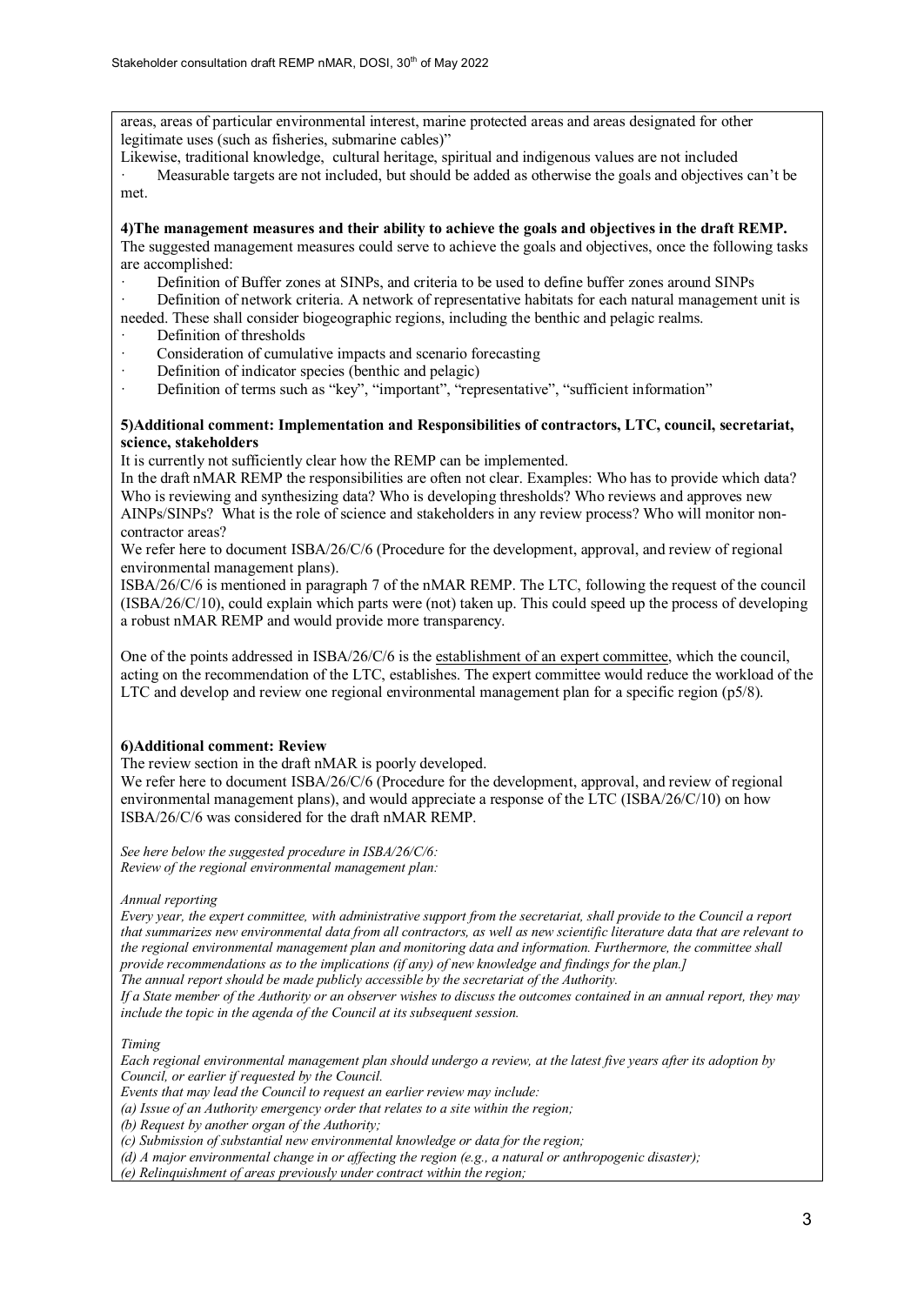*(f) Submission of a new application for a plan of work for exploitation in the region, when the exploitation would be for a new resource category in the relevant area.*

#### *Responsibility*

*The expert committee leads the review process (taking into account any specific instructions from the Council) and reports on the outcome to the Legal and Technical Commission.*

*The Legal and Technical Commission considers the review report of the expert committee to satisfy itself that the proper procedure has been followed in the review of the regional environmental management plan, in accordance with any relevant guidelines. The Commission recommends to the Council any proposed amendments regarding the plan and its contents, objectives and measures. In submitting such recommendations to the Council, the Commission should include a rationale for its recommendations and a description of the process followed in conducting the review of the plan. The Council reviews the amendments recommended by the Legal and Technical Commission and either adopts the revised plan or reverts the recommendations to the Commission for further work.*

*The Secretariat provides administrative support throughout the regional environmental management plan review process.*

#### **7)Additional comment: Contractor's security of tenure over contract areas** (para 29, para 40).

We would like to seek clarification on what "the contractor's security of tenure over contract areas" means in practice. Our question relates specifically to the ISA's obligation of the protection of the marine environment. A REMP should enable the ISA to take decisions on contract locations and areas/sites in need of protection. An exploration contract does not necessarily have to be converted into an exploitation contract.

#### **8)Additional comment: REMP under exploration and exploitation**

We would like to seek clarification if the nMAR REMP is developed for exploration and exploitation.

#### **9)Additional comment: Taking into account the best available science**

This draft REMP needs improvement in order to be effective for its purpose. Further collaboration with stakeholders, including scientists, will be necessary to fill the current gaps. Here below we show some examples on how science could help and guide to further improve the nMAR REMP.

#### Examples of peer-reviewed scientific manuscripts addressing biogeography, connectivity, network-criteria, spatial management:

Dunn, D. C., Van Dover, C. L., Etter, R. J., Smith, C. R., Levin, L. A., Morato, T., ... & SEMPIA Workshop Participants. (2018). A strategy for the conservation of biodiversity on mid-ocean ridges from deep-sea mining. *Science advances*, 4(7), eaar4313.

Sutton, T. T., Clark, M. R., Dunn, D. C., Halpin, P. N., Rogers, A. D., Guinotte, J., ... & Heino, M. (2017). A global biogeographic classification of the mesopelagic zone. *Deep Sea Research Part I: Oceanographic Research Papers*, 126, 85-102.

Van Dover et al. 2011 "Environmental management of deep-sea chemosynthetic ecosystems: Justification of and considerations for a spatially based approach" International Seabed Authority, Kingston, Jamaica Tech Study 9

Van Dover, C. L., Smith, C. R., Ardron, J., Dunn, D., Gjerde, K., Levin, L., ... & Contributors, T. D. W. (2012). Designating networks of chemosynthetic ecosystem reserves in the deep sea. *Marine Policy*, 36(2), 378-381.

Watling, L., Guinotte, J., Clark, M. R., & Smith, C. R. (2013). A proposed biogeography of the deep ocean floor. *Progress in Oceanography*, 111, 91-112.]

Examples of needed research to be able to manage inactive and extinct PMS deposits:

Van Dover, C. L., Colaço, A., Collins, P. C., Croot, P., Metaxas, A., Murton, B. J., et al.. (2020). Research is needed to inform environmental management of hydrothermally inactive and extinct polymetallic sulfide (PMS) deposits. *Marine Policy*, *121*, 104183.

Work on "Quantitative modeling for addressing cumulative impact assessment" that started during the ISAorganized Evora workshop in 2019 and was continued by online expert working groups afterwards could be used to further advance how cumulative-impacts could be addressed in the nMAR REMP. <https://isa.org.jm/files/files/documents/Draft-report-cumulative-impacts.pdf>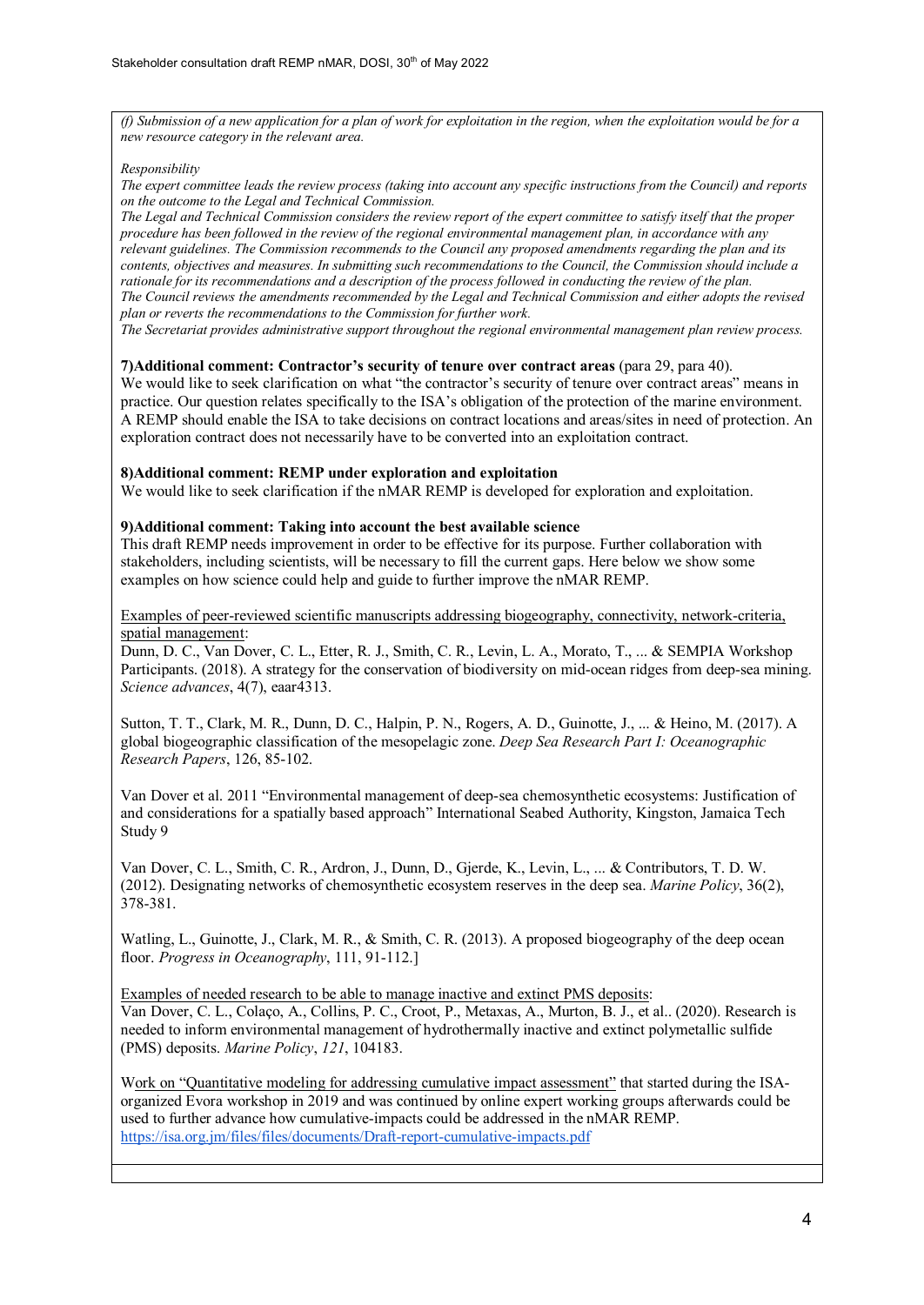| Please see below our Specific Comments in track-changes, with new text suggestions underlined. |           |                                                                                                                                                                                                                                                                                                                                                                                                                                                                                                                                                                                                                                                                                                                                                                                                                                                                                                                                                                                                                                                                                                                                                                                                                                                                                                                                                                                                                                                                                                      |  |
|------------------------------------------------------------------------------------------------|-----------|------------------------------------------------------------------------------------------------------------------------------------------------------------------------------------------------------------------------------------------------------------------------------------------------------------------------------------------------------------------------------------------------------------------------------------------------------------------------------------------------------------------------------------------------------------------------------------------------------------------------------------------------------------------------------------------------------------------------------------------------------------------------------------------------------------------------------------------------------------------------------------------------------------------------------------------------------------------------------------------------------------------------------------------------------------------------------------------------------------------------------------------------------------------------------------------------------------------------------------------------------------------------------------------------------------------------------------------------------------------------------------------------------------------------------------------------------------------------------------------------------|--|
| Comments given in square brackets []<br><b>Specific Comments</b>                               |           |                                                                                                                                                                                                                                                                                                                                                                                                                                                                                                                                                                                                                                                                                                                                                                                                                                                                                                                                                                                                                                                                                                                                                                                                                                                                                                                                                                                                                                                                                                      |  |
| Page                                                                                           | Line      | Comment                                                                                                                                                                                                                                                                                                                                                                                                                                                                                                                                                                                                                                                                                                                                                                                                                                                                                                                                                                                                                                                                                                                                                                                                                                                                                                                                                                                                                                                                                              |  |
| 4                                                                                              | $11 - 14$ | Article 145 of the Convention requires ISA to adopt appropriate<br>1.<br>rules, regulations and procedures for, <i>inter alia</i> , the prevention, reduction<br>and control of pollution and other hazards to the marine environment, the<br>protection and conservation of the natural resources of the Area, and the<br>prevention of damage to biota the flora and fauna of the marine<br>environment and preservation of ecosystem function and services.<br>[We acknowledge that flora and fauna relates to Art 145, but<br>suggest changing to biota, reflecting the unique diversity and<br>ecosystem services which are provided by microbial communities<br>at active and inactive hydrothermal vents.<br>We suggest adding preservation of ecosystem function and<br>services. This takes into account the services the ocean provides,<br>such as for example nutrient cycling or carbon storage.]                                                                                                                                                                                                                                                                                                                                                                                                                                                                                                                                                                                       |  |
| 5                                                                                              | 70        | REMPs also have the potential to contribute to the achievement of<br>Sustainable Development Goal 14 (Life below water) with synergies to<br>other SDGs of the 2030 Agenda for Sustainable Development, namely to<br>"conserve and sustainably use the oceans, seas and marine resources for<br>sustainable development " and xxx.<br>[We suggest adding: with synergies to other SDGs.]                                                                                                                                                                                                                                                                                                                                                                                                                                                                                                                                                                                                                                                                                                                                                                                                                                                                                                                                                                                                                                                                                                             |  |
| 5                                                                                              | 79        | Common heritage of humankind. The Area and its resources and its<br>cultural artifacts are the common heritage of humankind. All rights to<br>the resources of the Area are vested in humankind as a whole on<br>whose behalf the Authority shall act, in line with articles 136 and 140<br>of the Convention;<br>[We suggest rephrasing "mankind" to "humankind", to be<br>consistent within the document (acknowledging that the original<br>language is "mankind").<br>We suggest adding art 136 and 140 as reference.<br>We suggest adding "and its cultural artifacts". As noted by Turner<br>et al. (2020), ISA draft exploitation regulations include provisions<br>for preserving human remains, objects and sites of an<br>archaeological or historic nature. As per Article 149 of UNCLOS,<br>cultural artifacts found in the Area are to be "preserved or<br>disposed of for the benefit of mankind as a whole, particular<br>regard being paid to the preferential rights of the State or country<br>of origin, or the State of cultural origin, or the State of historical<br>and archaeological origin". With this, cultural artifacts are also<br>part of the Common Heritage of Mankind.<br>Turner, P. J., Cannon, S., DeLand, S., Delgado, J. P., Eltis, D., Halpin, P. N.,<br>Kanu, M. I., Sussman, C. S., Varmer, O. & Van Dover, C. L. (2020).<br>Memorializing the Middle Passage on the Atlantic seabed in Areas Beyond<br>National Jurisdiction. Marine Policy, 122, 104254.] |  |
| 5                                                                                              | 85        | lack of full scientific certainty shall not be used as a reason for postponing<br>eost-effective measures to prevent environmental degradation;<br>[We suggest deleting the term "cost" from these principles.]                                                                                                                                                                                                                                                                                                                                                                                                                                                                                                                                                                                                                                                                                                                                                                                                                                                                                                                                                                                                                                                                                                                                                                                                                                                                                      |  |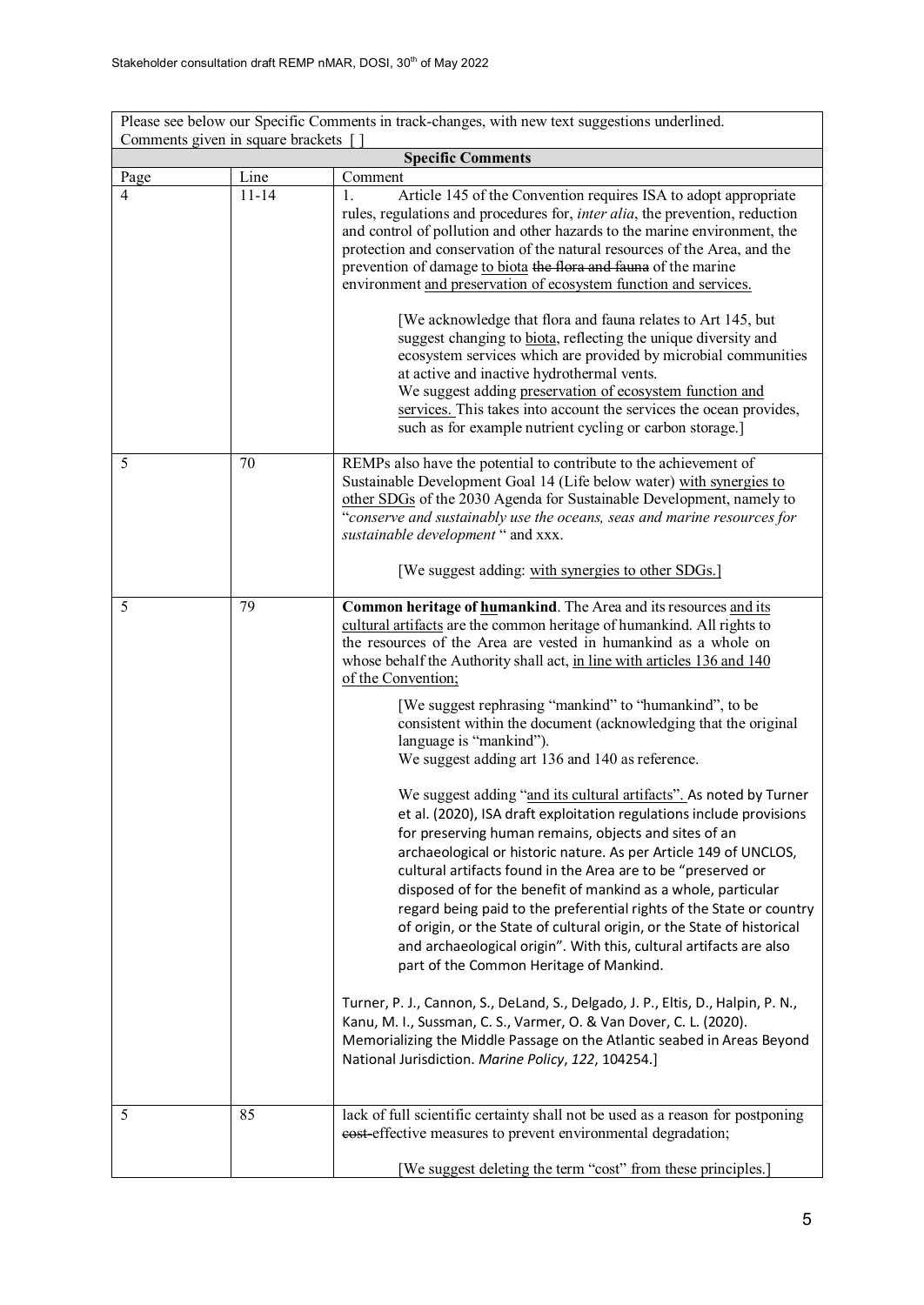| 5 | 89  | The application of an ecosystem approach                                                                                                                                                                                                                                                                                                                                                                                                                                                                                                                                                                                     |
|---|-----|------------------------------------------------------------------------------------------------------------------------------------------------------------------------------------------------------------------------------------------------------------------------------------------------------------------------------------------------------------------------------------------------------------------------------------------------------------------------------------------------------------------------------------------------------------------------------------------------------------------------------|
|   |     | [We suggest including a definition of "ecosystem approach"]                                                                                                                                                                                                                                                                                                                                                                                                                                                                                                                                                                  |
| 5 | 90  | f) Incorporate traditional knowledge of indigenous peoples and local<br>communities<br>g)Incorporate cultural heritage, spiritual and indigenous values                                                                                                                                                                                                                                                                                                                                                                                                                                                                      |
|   |     | [We suggest adding f) and g) to the guiding principles.]                                                                                                                                                                                                                                                                                                                                                                                                                                                                                                                                                                     |
| 6 | 95  | Ensure the protection and preservation of the marine environment,<br>and preservation of ecosystem function and services.                                                                                                                                                                                                                                                                                                                                                                                                                                                                                                    |
|   |     | [We suggest adding preservation of ecosystem function and<br>services. This takes into account the services the ocean provides,<br>such as for example nutrient cycling or carbon storage.]                                                                                                                                                                                                                                                                                                                                                                                                                                  |
| 6 | 98  | Enable the conservation of representative habitats and vulnerable marine<br>ecosystems.                                                                                                                                                                                                                                                                                                                                                                                                                                                                                                                                      |
|   |     | [We suggest providing further clarification of what constitutes a<br>"representative" habitat in the context of the nMAR. ]                                                                                                                                                                                                                                                                                                                                                                                                                                                                                                  |
| 6 | 105 | Facilitate cooperative research to better understand the marine environment<br>and the impacts of climate change to inform the implementation of this<br>plan,<br>[We suggest adding and the impacts of climate change, here and/or                                                                                                                                                                                                                                                                                                                                                                                          |
|   |     | in other places within the REMP (see further comments below). It<br>is important that climate change is incorporated throughout this<br>and other ISA documents, because it is causing cumulative<br>impacts on top of any mining (or other) impact]                                                                                                                                                                                                                                                                                                                                                                         |
| 6 | 109 | i) Identifying and mitigating conflicts in different uses by avoiding<br>overlap between contract areas, reserved areas, areas of particular<br>environmental interest, marine protected areas and areas designated<br>for other legitimate uses (such as fisheries, submarine cables)<br>[We suggest adding j) to take into account other uses and                                                                                                                                                                                                                                                                          |
|   |     | avoid conflicts (reference: ISBA/26/C7, Annex)]                                                                                                                                                                                                                                                                                                                                                                                                                                                                                                                                                                              |
| 6 | 111 | 13. The purpose of this REMP is to set in place conservation and<br>management measures and tools across the region in the Area of the<br>northern MAR to ensure the effective protection of the marine<br>environment from harmful effects that may arise from activities in<br>the Area, in accordance with Article 145 of the Convention and the<br>strategic plan of the Authority and to preserve and protect<br>underwater cultural heritage in the Area, in accordance with Article<br>149 and 303 of the Convention, and the international standards as<br>reflected in the Annex Rules of UNESCO's 2001 Convention. |
|   |     | [We suggest adding the underlined text as this would be<br>consistent with Article 149 and 303 of UNCLOS, and draft ISA<br>exploitation regulations that include provisions for preserving and<br>protecting human remains, objects and sites of an archaeological or<br>historic nature (Draft Regulation 35)].                                                                                                                                                                                                                                                                                                             |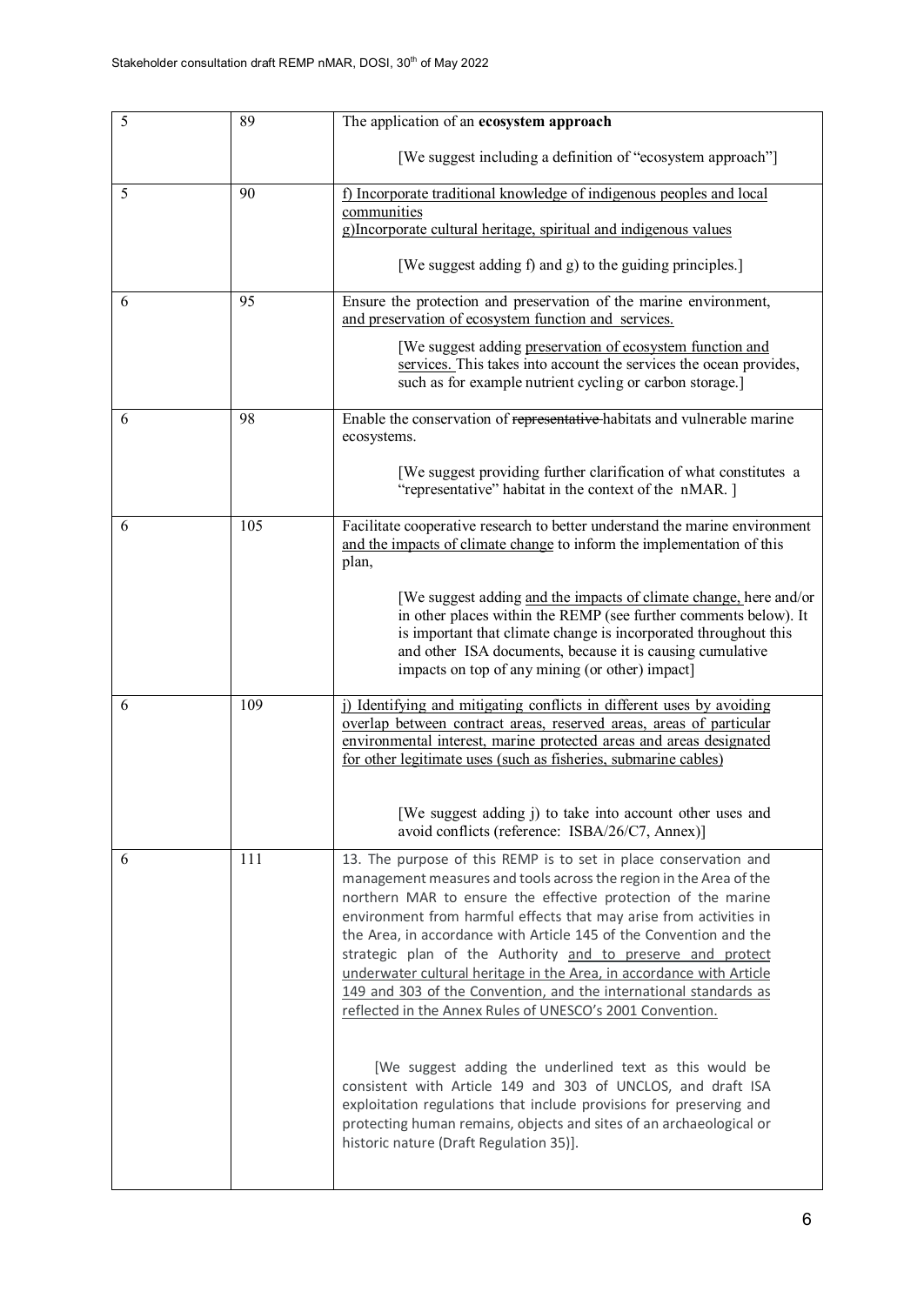| 7 | 125 | Figure 1. Geographic scope of the REMP for the Area of the northern<br>MAR.                                                                                                                                                                                        |
|---|-----|--------------------------------------------------------------------------------------------------------------------------------------------------------------------------------------------------------------------------------------------------------------------|
|   |     | [We suggest adding close-up figures of contractor areas (including foreseen<br>relinquished areas), and any reserved areas.                                                                                                                                        |
|   |     | We suggest adding a 3-d map showing the biogeographic region.]                                                                                                                                                                                                     |
| 7 | 126 | Environmental and geological and cultural setting                                                                                                                                                                                                                  |
|   |     | [We suggest adding biogeographic regions to the concept of the<br>REMP. Several peer-reviewed scientific studies have addressed<br>this:                                                                                                                           |
|   |     | Dunn, D. C., Van Dover, C. L., Etter, R. J., Smith, C. R., Levin, L.<br>A., Morato, T.,  & SEMPIA Workshop Participants. (2018). A<br>strategy for the conservation of biodiversity on mid-ocean ridges<br>from deep-sea mining. Science advances, 4(7), eaar4313. |
|   |     | Sutton, T. T., Clark, M. R., Dunn, D. C., Halpin, P. N., Rogers, A.<br>D., Guinotte, J.,  & Heino, M. (2017). A global biogeographic<br>classification of the mesopelagic zone. Deep Sea Research Part I:<br>Oceanographic Research Papers, 126, 85-102.           |
|   |     | Van Dover et al. 2011 "Environmental management of deep-sea<br>chemosynthetic ecosystems: Justification of and considerations for<br>a spatially based approach" International Seabed Authority,<br>Kingston, Jamaica Tech Study 9                                 |
|   |     | Van Dover, C. L., Smith, C. R., Ardron, J., Dunn, D., Gjerde, K.,<br>Levin, L.,  & Contributors, T. D. W. (2012). Designating<br>networks of chemosynthetic ecosystem reserves in the deep sea.<br>Marine Policy, 36(2), 378-381.                                  |
|   |     | Watling, L., Guinotte, J., Clark, M. R., & Smith, C. R. (2013). A<br>proposed biogeography of the deep ocean floor. Progress in<br>Oceanography, 111, 91-112.]                                                                                                     |
|   |     | [we further suggest to add here the cultural setting, to have a<br>specific place where such information is added, reflecting the<br>additions we propose on page 5, line 90]                                                                                      |
| 7 | 127 | Comprehensive Existing sets of scientific data and information on the<br>geology, oceanography and biological communities of the MAR have been<br>compiled and synthesized in the Data Report and Regional Environmental<br>Assessment                             |
|   |     | [We suggest replacing "comprehensive" with "existing". Whilst<br>we acknowledge the effort of data collection and assessment, it is<br>important to recognise and specify that many data gaps remain.]                                                             |
| 7 | 133 | The MAR covers not only inter alia the rocky ridge, but also rift valleys,<br>fracture zones, seamounts, submarine volcanoes, hydrothermal vents,<br>sediment slopes, sediment plains, pelagie oceanie complexes oceanic core<br>complexes, and pelagic provinces  |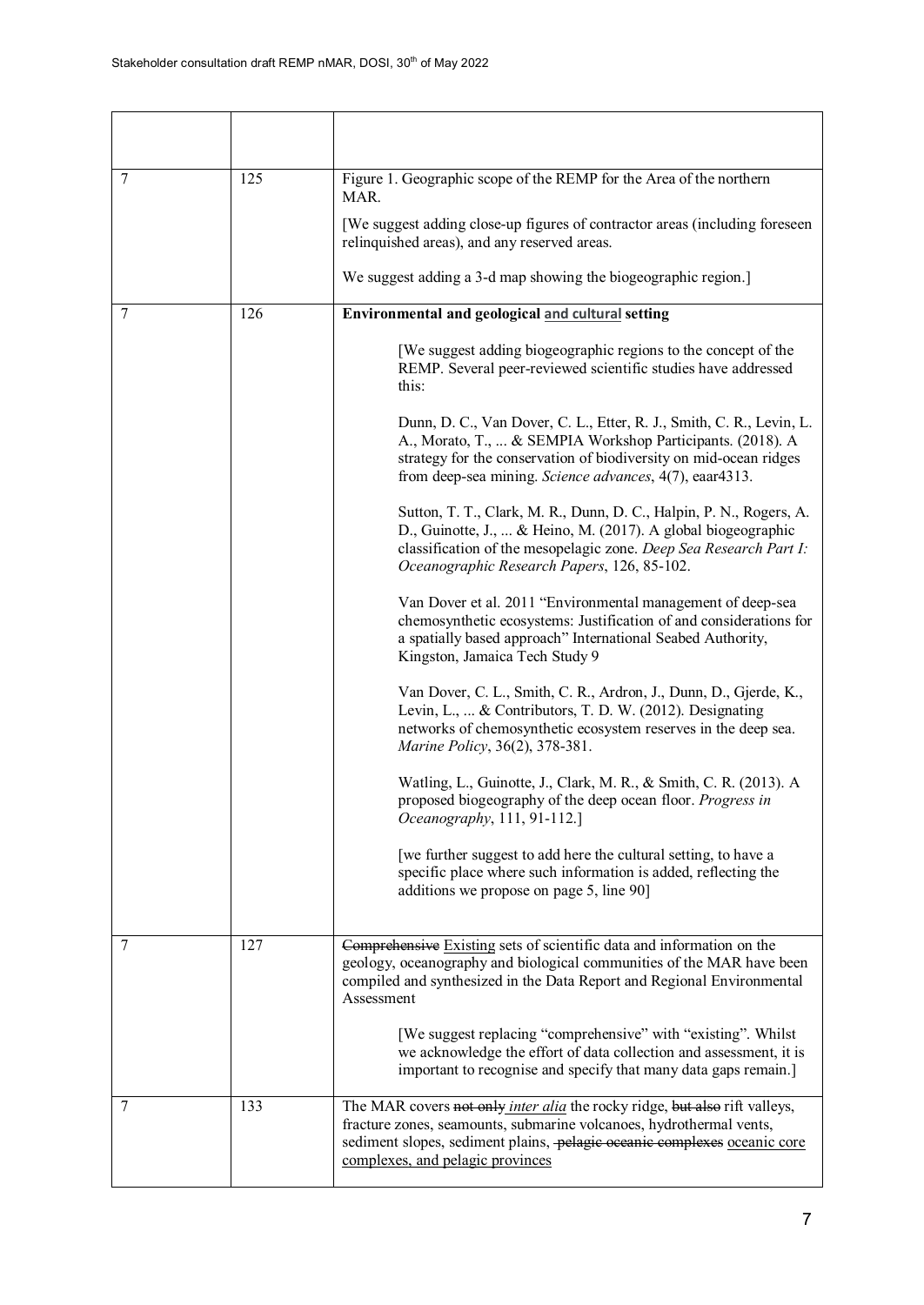|        |                | [We suggest replacing "not onlybut also" with <i>inter alia</i> , in<br>order to take into account any new features that may be discussed<br>in the future.<br>We also suggest replacing "pelagic oceanic complexes" with<br>oceanic core complexes, which is the correct term for the<br>geological feature]                                                                                                                                                                                                                                                                                                                                                                                                                                                                                                                                                                                                                                                                                                                                                                                                                                                                                                                                                                                                                                                                                                                                                                                                                                                                                                                                                                                                      |
|--------|----------------|--------------------------------------------------------------------------------------------------------------------------------------------------------------------------------------------------------------------------------------------------------------------------------------------------------------------------------------------------------------------------------------------------------------------------------------------------------------------------------------------------------------------------------------------------------------------------------------------------------------------------------------------------------------------------------------------------------------------------------------------------------------------------------------------------------------------------------------------------------------------------------------------------------------------------------------------------------------------------------------------------------------------------------------------------------------------------------------------------------------------------------------------------------------------------------------------------------------------------------------------------------------------------------------------------------------------------------------------------------------------------------------------------------------------------------------------------------------------------------------------------------------------------------------------------------------------------------------------------------------------------------------------------------------------------------------------------------------------|
| 7      | 140-146        | The MAR is a slow spreading ridge system. The ridge axis is broken into<br>numerous segments by fracture zones which can offset the ridge by<br>hundreds of metres to hundreds of kilometres. The active volcanism<br>associated with spreading centres along the MAR has created a series of<br>hydrothermal vent sites; hydrothermal vent sites are also sourced from<br>fluid-rock reactions that generate heat in mantle-type rock of oceanic core<br>complexes. The hydrothermal activity at these sites and resulting<br>precipitation of sulphide minerals has formed hard substrate sulphide<br>habitat, and in some places, metal-rich sediments. Typically, several active<br>vent sites are located within an active vent field. Within an active vent field,<br>in some locations, sulphide habitat remains hydrothermally active (active<br>vent site), whilst in other locations, hydrothermal activity has ceased<br>rendering the vents hydrothermally inactive (inactive vent site). Active and<br>inactive vent sites share the same subsurface structure and heat budget of<br>the active vent field, and inactive vent sites can be reactivated. In contrast,<br>extinct vent fields can't be reactivated (Jamieson & Gartman 2020). These<br>vent field dynamics result in a diverse mosaic of habitat elements and<br>landscape processes that are connected to each other.<br>[We suggest adding an explanation of active/inactive/extinct vent<br>sites and vent fields, as this is crucial for management purposes.<br>Reference:<br>Jamieson, J. W., & Gartman, A. (2020). Defining active, inactive,<br>and extinct seafloor massive sulfide deposits. Marine Policy, 117,<br>103926.]. |
| 8<br>8 | 160-165<br>170 | The benthic environment (rows 166-176) is described for its different<br>habitats. This, too, should happen for the midwater. The midwater<br>environment hosts many different species communities, some which are<br>characteristed as mesopelagic or bathypelagic. Further, the diurnal vertical<br>migration that vertically connects epipelagic and food webs at deeper<br>depths is important to acknowledge as (i) diurnal vertical migrators support<br>fisheries, (ii) diurnal vertical migrators play an active role in carbon<br>transport to the deep ocean, and (iii) diurnal vertical migration may be<br>affects by deep-sea mining plumes. There are also resident midwater<br>animals that do not vertically migrate, which highlights that these different<br>components of the midwater can be potentially affected by deep-sea mining<br>in different ways.<br>(ii) exposed non-sulphide hard substrate (such as basalt and hydrothermally                                                                                                                                                                                                                                                                                                                                                                                                                                                                                                                                                                                                                                                                                                                                                      |
|        |                | active and inactive carbonate chimneys and serpentinite);<br>[We suggest adding and hydrothermally active and inactive carbonate<br>chimneys and serpentinite to cover oceanic core complex environments like<br>those that host Lost City vents].                                                                                                                                                                                                                                                                                                                                                                                                                                                                                                                                                                                                                                                                                                                                                                                                                                                                                                                                                                                                                                                                                                                                                                                                                                                                                                                                                                                                                                                                 |
| 8      | 172            | Distinguishing between hydrothermally active, and inactive, and extinct<br>sulphide habitat (active and inactive vent sites; active and extinct vent<br>fields) can be challenging, but is essential, because active and inactive<br>habitats support very different biological communities, with potentially<br>different resilience and recovery potential. Juvenile and adult invertebrates<br>reside in the benthic environment, but for most benthic species, a portion of                                                                                                                                                                                                                                                                                                                                                                                                                                                                                                                                                                                                                                                                                                                                                                                                                                                                                                                                                                                                                                                                                                                                                                                                                                    |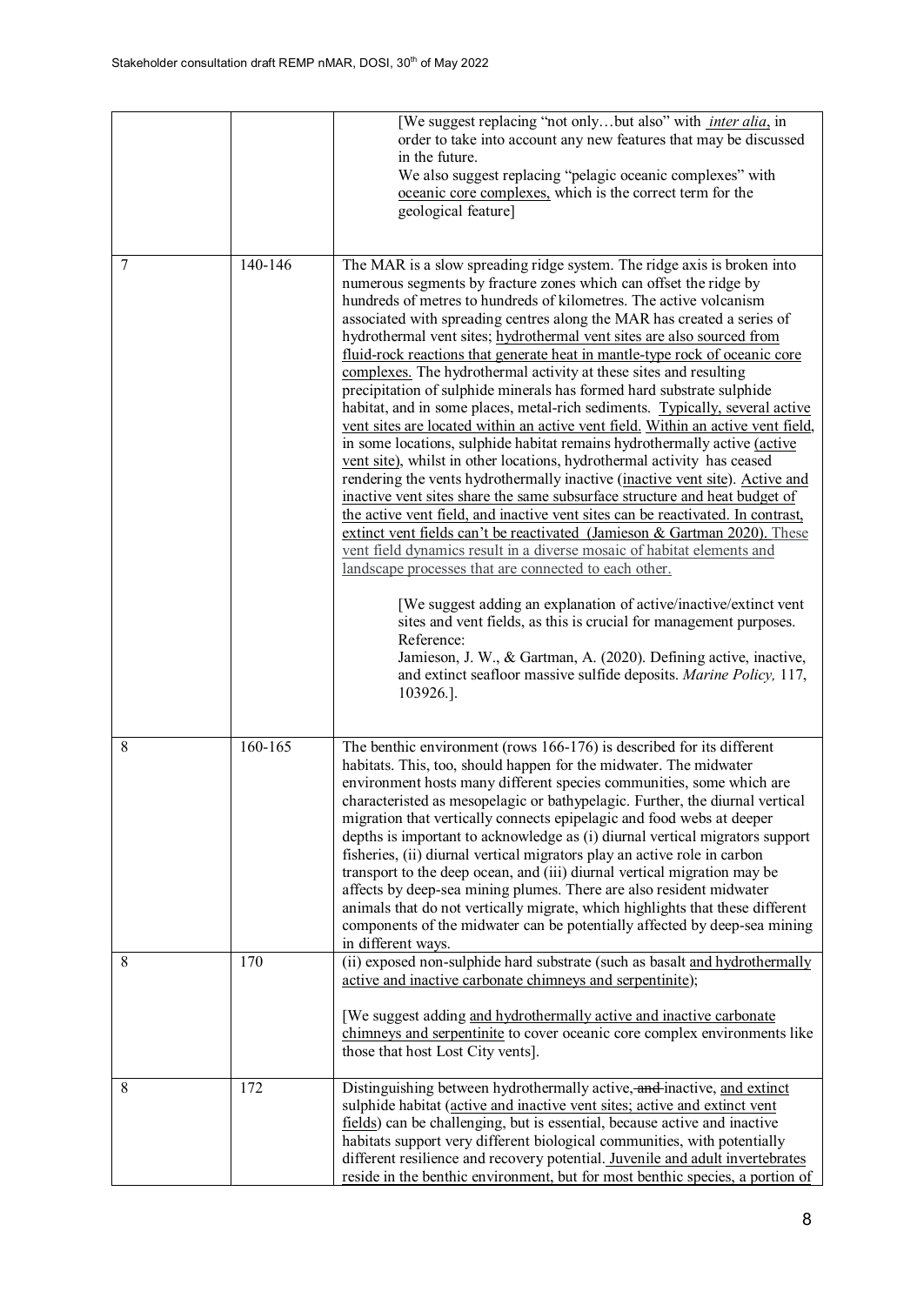|   |     | their life history is spent as larvae in the water column. Deep-sea benthic<br>habitats are dynamically connected by the larval phases over a range of<br>spatial scales through dispersal processes and interactions with the pelagic<br>ecosystem.<br>[We suggest adding the underlined sentences to clarify vent fluid<br>dynamics and to address larval phases of most faunae.]                                                                                                                                                                                                                                                                                                                                                                                                                                                                                                                                                                                                                                                                                                                                                                                                                                                                                                                                                                                                                                                                                                                                                                                                                                                                                                                                                                                                                                                                                                                                                                                                                                                                                                                                                                                            |
|---|-----|--------------------------------------------------------------------------------------------------------------------------------------------------------------------------------------------------------------------------------------------------------------------------------------------------------------------------------------------------------------------------------------------------------------------------------------------------------------------------------------------------------------------------------------------------------------------------------------------------------------------------------------------------------------------------------------------------------------------------------------------------------------------------------------------------------------------------------------------------------------------------------------------------------------------------------------------------------------------------------------------------------------------------------------------------------------------------------------------------------------------------------------------------------------------------------------------------------------------------------------------------------------------------------------------------------------------------------------------------------------------------------------------------------------------------------------------------------------------------------------------------------------------------------------------------------------------------------------------------------------------------------------------------------------------------------------------------------------------------------------------------------------------------------------------------------------------------------------------------------------------------------------------------------------------------------------------------------------------------------------------------------------------------------------------------------------------------------------------------------------------------------------------------------------------------------|
| 8 | 177 | In the northern MAR, distribution of the currently known twenty two sites<br>of PMS occurrences deposits<br>[We suggest adding currently to appreciate that more occurrences<br>are likely found in the (near) future.<br>We suggest replacing "deposits" with "occurrences"; Occurrences<br>is a geological term, whilst deposits typically refers to a discrete<br>commercial value]                                                                                                                                                                                                                                                                                                                                                                                                                                                                                                                                                                                                                                                                                                                                                                                                                                                                                                                                                                                                                                                                                                                                                                                                                                                                                                                                                                                                                                                                                                                                                                                                                                                                                                                                                                                         |
| 8 | 181 | The overall area occupied by known PMS occurrences is a very small<br>$(\leq 1\%)$ fraction of the proposed area of the REMP.<br>[We suggest adding the sentence above]                                                                                                                                                                                                                                                                                                                                                                                                                                                                                                                                                                                                                                                                                                                                                                                                                                                                                                                                                                                                                                                                                                                                                                                                                                                                                                                                                                                                                                                                                                                                                                                                                                                                                                                                                                                                                                                                                                                                                                                                        |
| 8 | 184 | "make it challenging to identify a representative network of sites or areas<br>that can capture the full range of biodiversity and environmental gradients<br>across the region"<br>[We note that Dunn et al. 2018 proposed a model for design of<br>representative networks. We further note that it is essential to<br>address connectivity, metapopulations and metacommunities.<br>Dunn et al. 2018 "A strategy for the conservation of biodiversity<br>on mid-ocean ridges from deep-sea mining." Science advances<br>4.7: eaar4313.<br>Mullineaux, L. S., Metaxas, A., Beaulieu, S. E., Bright, M.,<br>Gollner, S., Grupe, B. M., et al. (2018). Exploring the ecology of<br>deep-sea hydrothermal vents in a metacommunity framework.<br>Frontiers in Marine Science, 5, 49.<br>Vrijenhoek, R. C. (2010). Genetic diversity and connectivity of<br>deep-sea hydrothermal vent metapopulations. Molecular ecology,<br>19(20), 4391-4411.<br>We support the text proposal of Cindy van Dover:<br>"§23. The environmental setting of the MAR influences the development of<br>this REMP in a number of ways. The Mid-Atlantic Ridge has complex<br>cross-axis and along-axis geomorphologies and a high heterogeneity of<br>habitats. This suggests that a network of cross-axis areas distributed<br>latitudinally could capture most of the biodiversity and environmental<br>gradients within each natural management unit (Dunn et al. 2018). Distinct<br>habitats and communities such as active hydrothermal vent systems also<br>occur at a much finer spatial scale compared to the axial valley and bathyal<br>slopes of this mid-ocean ridge and several active vent systems are present<br>within existing contract areas for exploration. In the case of hydrothermally<br>active vent ecosystems, however, each species population and community<br>at a site is one part of a metapopulation (spatially separated populations;<br>Vrijenhoek 2010) or metacommunity (spatially separated communities;<br>Mullineaux et al. 2018). Because of this "meta" condition, the spatial scale<br>of the metapopulations and metacommunities is much greater than the |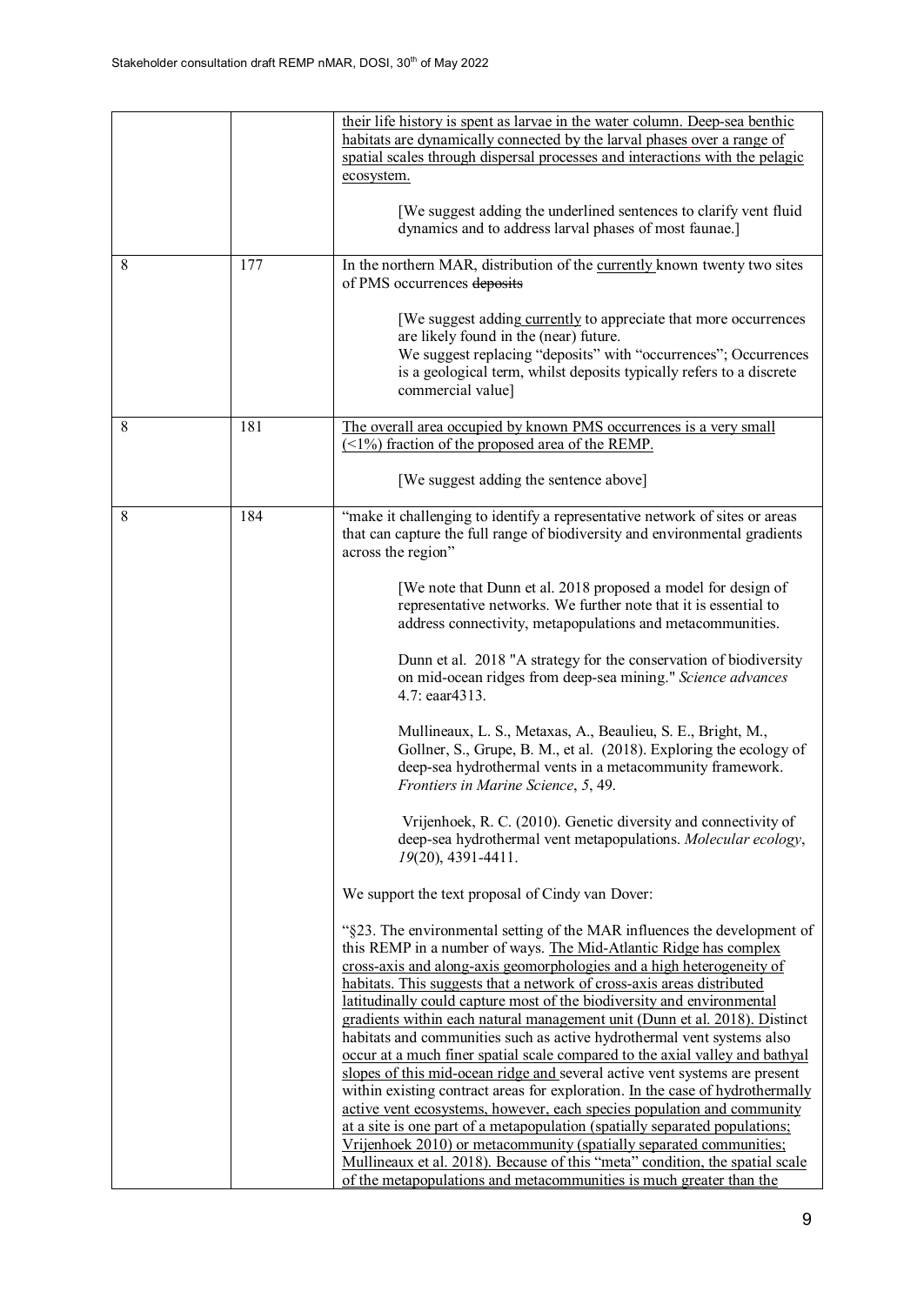|   |     | spatial scale of an individual sulfide occurrence. As such, the goals,<br>objectives, and management measures developed under this REMP were<br>developed to reflect these regional and specific characteristics.]                                                                                                                                                                                                                                                                                                                                                                                                                                                                                                                                               |
|---|-----|------------------------------------------------------------------------------------------------------------------------------------------------------------------------------------------------------------------------------------------------------------------------------------------------------------------------------------------------------------------------------------------------------------------------------------------------------------------------------------------------------------------------------------------------------------------------------------------------------------------------------------------------------------------------------------------------------------------------------------------------------------------|
| 9 | 199 | The surface area of known PMS deposits is measured at a scale of a few                                                                                                                                                                                                                                                                                                                                                                                                                                                                                                                                                                                                                                                                                           |
|   |     | hundreds of meters. The PMS deposit is a mound and can reach tens to<br>hundreds meters deep. In comparison, the surface area is dozens of times<br>larger for CMC deposits, and hundreds and thousands of times larger for<br>PMN deposits, but at CMC and PMN deposits are restricted to the top<br>meter. The large difference in the surface extent of different mineral<br>deposits likely result in different scales of the potential environmental<br>impacts from exploitation activities in different mineral provinces, and<br>should be taken into consideration in regional environmental planning and<br>management                                                                                                                                 |
|   |     | [We suggest deleting the last sentence because it is not clear what<br>is meant by scales. Whilst the area impacted may be larger for<br>PMN, the sediment overburden that may be (re)moved at PMS<br>may include very high volumes.<br>We therefore also suggest adding the 3-D map or model of mineral<br>occurrences.]                                                                                                                                                                                                                                                                                                                                                                                                                                        |
| 9 | 204 | We support the additional text proposal of Cindy van Dover:<br>"In addition, species that colonize hydrothermally active sulfide ecosystems<br>comprise metapopulations and metacommunities. Because hydrothermally<br>active sulfide systems are transient features, local populations/communities<br>have finite lifespans, but the metapopulation (metacommunity) is stable<br>because one population/community may provide colonists to another one.<br>This highlights the importance of source-sink dynamics for the persistence<br>of benthic populations/communities at hydrothermal vents. It also<br>underscores the much greater geographical extent of indirect impacts of<br>exploiting mineral deposits hosting hydrothermally active ecosystems." |
| 9 | 204 | 26. The mineral resources of this REMP include(please insert an<br>overview of the mineral grade, volume etc., )<br>[We suggest adding information on the mineral resource, as this<br>information is relevant for the environment, including its biota.]                                                                                                                                                                                                                                                                                                                                                                                                                                                                                                        |
| 9 | 204 | 27. (or as 22 bis). Biological characterizations of hydrothermally inactive<br>sulfide occurrences and metal-rich sediments in the region are very limited.<br>It is not known to what extent these hard and soft substrata might support<br>vent endemic taxa.<br>[We suggest adding information on these knowledge gaps. Please<br>also see our additions on operational objectives.<br>Reference:<br>Van Dover, C. L., Colaço, A., Collins, P. C., Croot, P., Metaxas,<br>A., Murton, B. J., et al (2020). Research is needed to inform<br>environmental management of hydrothermally inactive and extinct<br>polymetallic sulfide (PMS) deposits. Marine Policy, 121, 104183.]                                                                               |
| 9 | 205 | This REMP follows the overarching goals and has to aims to achieve the<br>following environmental goals at the regional scale for the northern MAR.<br>[We suggest the textual change above, in order to add a connection<br>to the overarching goals of any REMP and to use tighter<br>language.]                                                                                                                                                                                                                                                                                                                                                                                                                                                               |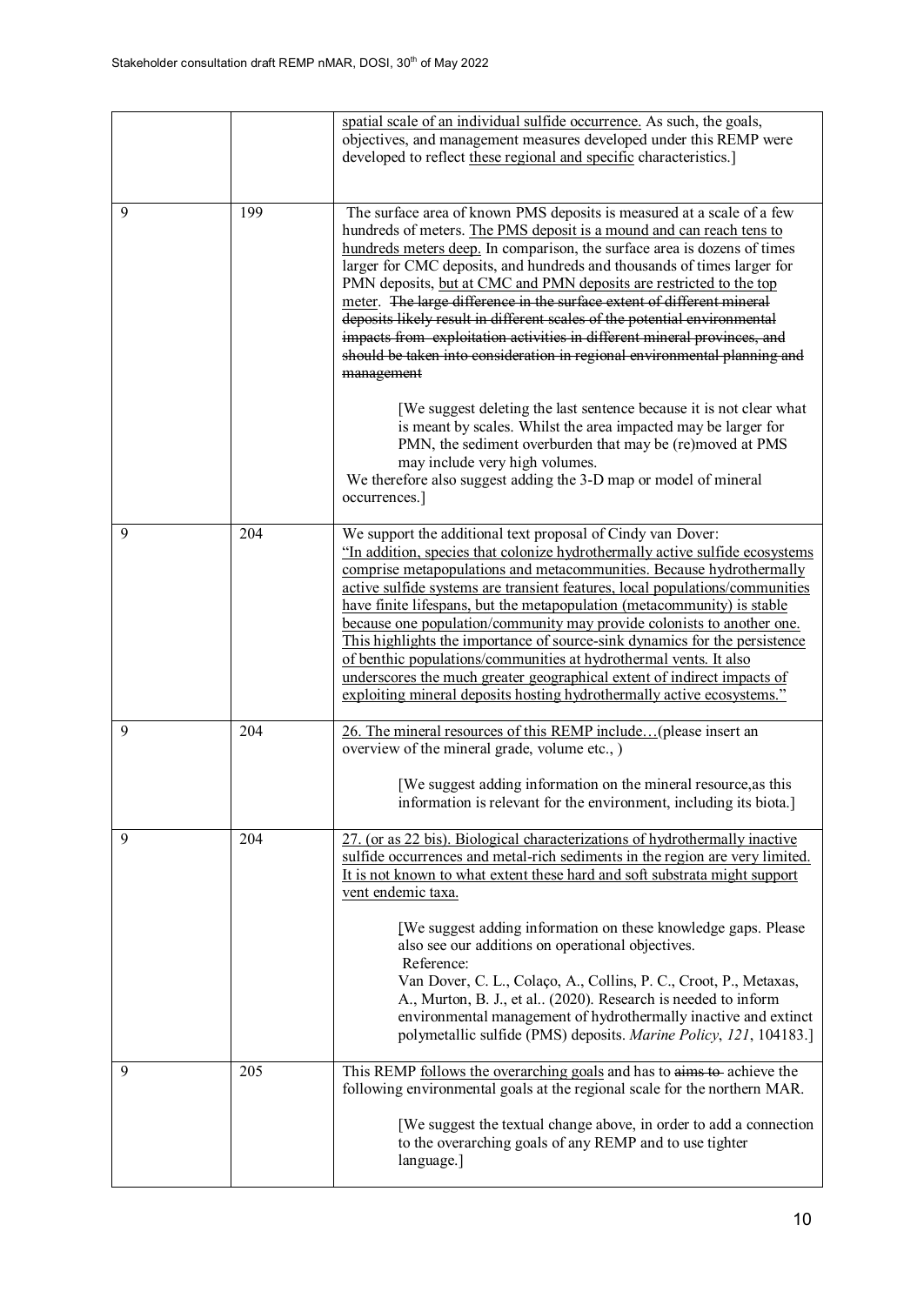| 9 | 207     | 26. x) Prevent adverse impacts to underwater cultural heritage, ensuring<br>that cultural artifacts discovered on the seabed are protected and<br>preserved, and that the cultural heritage of the deep Atlantic is<br>recognized.<br>[We suggest adding the underlined section above, taking into account<br>cultural heritage]                                                                                                                                                                                                                                     |
|---|---------|----------------------------------------------------------------------------------------------------------------------------------------------------------------------------------------------------------------------------------------------------------------------------------------------------------------------------------------------------------------------------------------------------------------------------------------------------------------------------------------------------------------------------------------------------------------------|
| 9 | 209     | Prevent habitat loss and degradation to maintain ecosystem viability<br>[We suggest adding and degradation, taking into account the<br>pelagic realm.]                                                                                                                                                                                                                                                                                                                                                                                                               |
| 9 | 211     | Maintain representativity of habitats at the regional scale within the natural<br>management unit, taking into account biogeography, metapopulations and<br>metacommunities. Protect [TBD] percent of the representative habitat<br>within each natural management unit.<br>[We suggest taking into account natural management units,<br>because otherwise representativity can't be achieved.]                                                                                                                                                                      |
| 9 | 212     | Maintain migratory corridors and connectivity highways;<br>[We suggest taking into account any potential connectivity<br>highways that maintain dispersal and connectivity of benthic<br>species' larvae. Typically, dispersal of vent biota and its larvae is<br>along the ridges.]                                                                                                                                                                                                                                                                                 |
| 9 | 216-246 | Operational objectives<br>[it is unclear who will carry out the operational objectives. The<br>LTC, an expert body (selected by whom and how), the contractor?<br>Please clarify. ]                                                                                                                                                                                                                                                                                                                                                                                  |
| 9 | 217     | [We suggest adding specific operational objectives to address cultural<br>heritage.                                                                                                                                                                                                                                                                                                                                                                                                                                                                                  |
| 9 | 220     | Describe the marine environment (as described in the Standard and<br>Guidelines for baseline data), gather data from global and regional<br>databases and scientific literature, and determine the types and distribution<br>of habitats (including through modeling) to assess representativity at the<br>regional scale.<br>[We suggest providing here a link to the ISA document on<br>Standard and Guidelines for baseline data. This includes data from<br>geophysical, chemical and biological features collected by the<br>contractors and open source data.] |
| 9 | 222     | Determine patterns of connectivity between populations of species<br>important for maintaining ecosystem function and processes, and map<br>connectivity highways<br>[We suggest adding a map that shows the main connectivity<br>highways of benthic species, similar to what is proposed under f<br>(p.10, line230).                                                                                                                                                                                                                                               |
| 9 | 224     | Identify and designate, where appropriate, Areas and Sites in Need of<br>Protection and establish processes and methods for the identification and<br>designation of such sites;                                                                                                                                                                                                                                                                                                                                                                                     |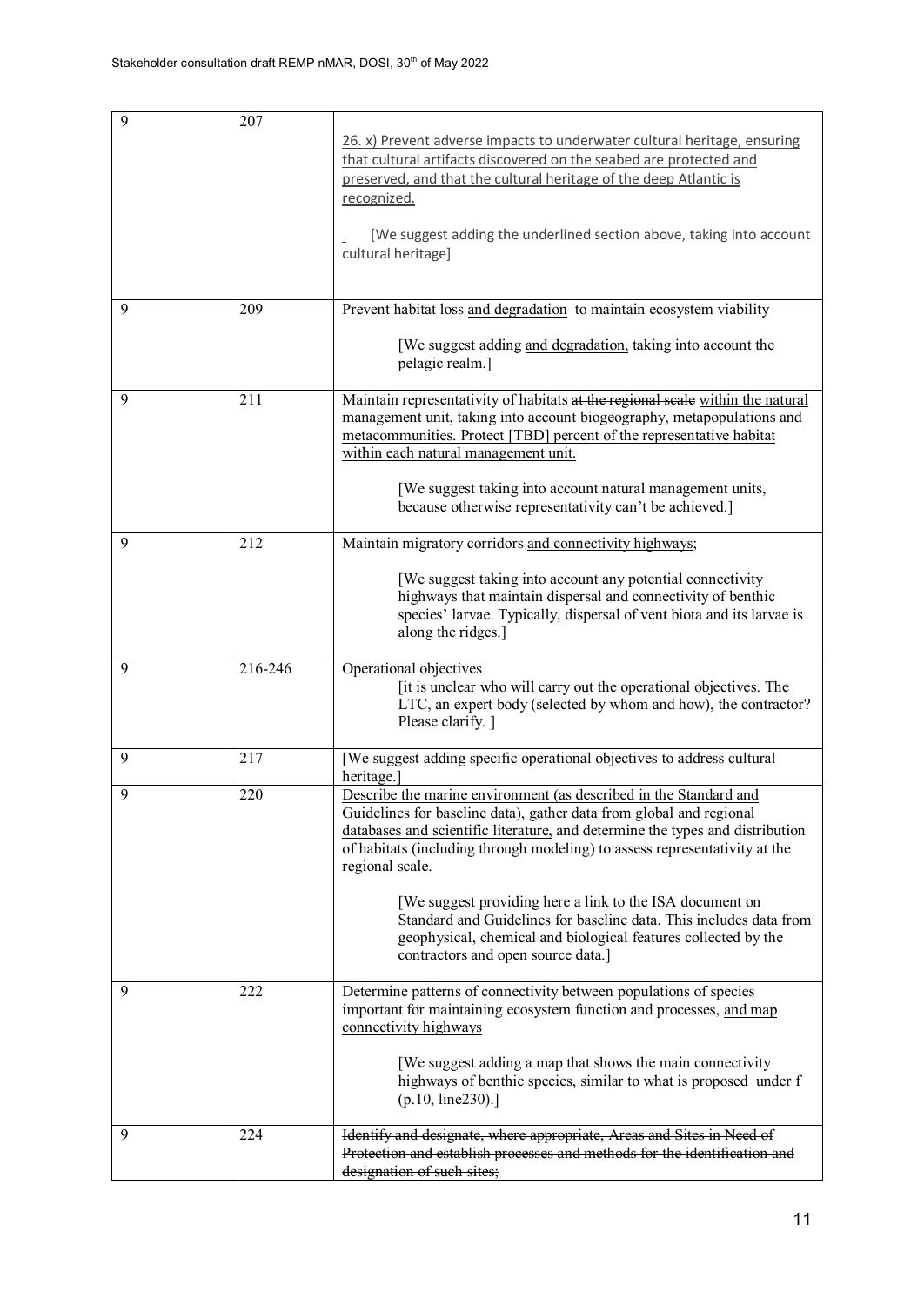|    |     | Establish and implement a process and the needed methods for the<br>identification and designation of AINPs, SINPs. Identify and designate<br>AINPs and SINPs.                                                                                                                                                                                                                                                                                                                                                                                                                                                                                                                                                                                                                                                                                                                                                                                                                                                                                                                                                                                                                                                                                                                                                                                                                                                                                                                                                                                                                                                                                                                                                                                                                                                                                                                                                                   |
|----|-----|----------------------------------------------------------------------------------------------------------------------------------------------------------------------------------------------------------------------------------------------------------------------------------------------------------------------------------------------------------------------------------------------------------------------------------------------------------------------------------------------------------------------------------------------------------------------------------------------------------------------------------------------------------------------------------------------------------------------------------------------------------------------------------------------------------------------------------------------------------------------------------------------------------------------------------------------------------------------------------------------------------------------------------------------------------------------------------------------------------------------------------------------------------------------------------------------------------------------------------------------------------------------------------------------------------------------------------------------------------------------------------------------------------------------------------------------------------------------------------------------------------------------------------------------------------------------------------------------------------------------------------------------------------------------------------------------------------------------------------------------------------------------------------------------------------------------------------------------------------------------------------------------------------------------------------|
| 9  | 226 | [We suggest rewording as above to follow the logical order.]<br>Monitor and assess impacts from activities in the Area and promote<br>development of new monitoring technologies                                                                                                                                                                                                                                                                                                                                                                                                                                                                                                                                                                                                                                                                                                                                                                                                                                                                                                                                                                                                                                                                                                                                                                                                                                                                                                                                                                                                                                                                                                                                                                                                                                                                                                                                                 |
| 10 | 227 | "develop scientific methodologies for understanding and assessing<br>cumulative environmental impacts"<br>[At the Evora REMP meeting and in subsequent zoom meetings<br>(throughout the summer of 2020), hosted by the ISA, a modeling<br>team and scientific experts worked intensively on "Quantitative<br>modeling for addressing cumulative impact assessment".<br>We suggest incorporating the findings in the nMAR REMP]                                                                                                                                                                                                                                                                                                                                                                                                                                                                                                                                                                                                                                                                                                                                                                                                                                                                                                                                                                                                                                                                                                                                                                                                                                                                                                                                                                                                                                                                                                   |
| 10 | 229 | These processes have to be transparent. Scientific findings shall undergo<br>scientific peer-review and published open-access.<br>[We suggest adding the two sentences above to address<br>transparency of the scientific methodologies.]                                                                                                                                                                                                                                                                                                                                                                                                                                                                                                                                                                                                                                                                                                                                                                                                                                                                                                                                                                                                                                                                                                                                                                                                                                                                                                                                                                                                                                                                                                                                                                                                                                                                                        |
| 10 | 237 | We support the additional text proposal of Cindy van Dover<br>"§.27.i. Assess ABMT network design options against region-specific<br>goals, including, but not limited to, protection of representative areas,<br>including those that are potentially less impacted by climate change.<br>See Dunn et al. (op. cit.)."                                                                                                                                                                                                                                                                                                                                                                                                                                                                                                                                                                                                                                                                                                                                                                                                                                                                                                                                                                                                                                                                                                                                                                                                                                                                                                                                                                                                                                                                                                                                                                                                          |
| 10 | 246 | [We suggest adding the following objectives (as given in<br>ISBA/26/C7):<br>m) Identification of natural stressors in the region, including climate<br>change<br>n) Description of uncertainties<br>o)Information on human activities and limitations in the region,<br>including Activities in the Area $\int$ of seabed mineral activities,<br>including exploration and exploitation contracts, applications for<br>contracts received, other spatial information from contracted areas,<br>such as preservation reference zones and impact reference zones in<br>Activities in areas beyond the limits of national<br>the region,<br>jurisdiction and in adjacent waters under national jurisdiction [<br>identified descriptions, designations, management systems or<br>standards by other international organizations or agreements (e.g.,<br>Convention on Biological Diversity, Food and Agriculture<br>Organization of the United Nations, regional fisheries management<br>organizations, International Maritime Organization,, International<br>Finance Corporation, regional seas conventions, marine, biological<br>diversity of areas beyond national jurisdiction, ecologically or<br>biologically<br>significant<br>marine<br>areas,<br>traditional<br>marine<br>management areas and measures) relevant to the region], Freedom<br>of the high seas activities $\int$ other legitimate marine uses in the region<br>(e.g., shipping, fishing, laying of submarine cables, marine scientific<br>research projects)], Dumpsites [Identification of underwater<br>munition, weapons, radioactive substances, or other spoil, if<br>applicable], Cultural heritage and interests [any cultural heritage<br>and interests in the region (e.g., sunken ships, fossils, human remains,<br>routes and marine features used by indigenous peoples and local<br>communities for traditional instrument-free navigation)] |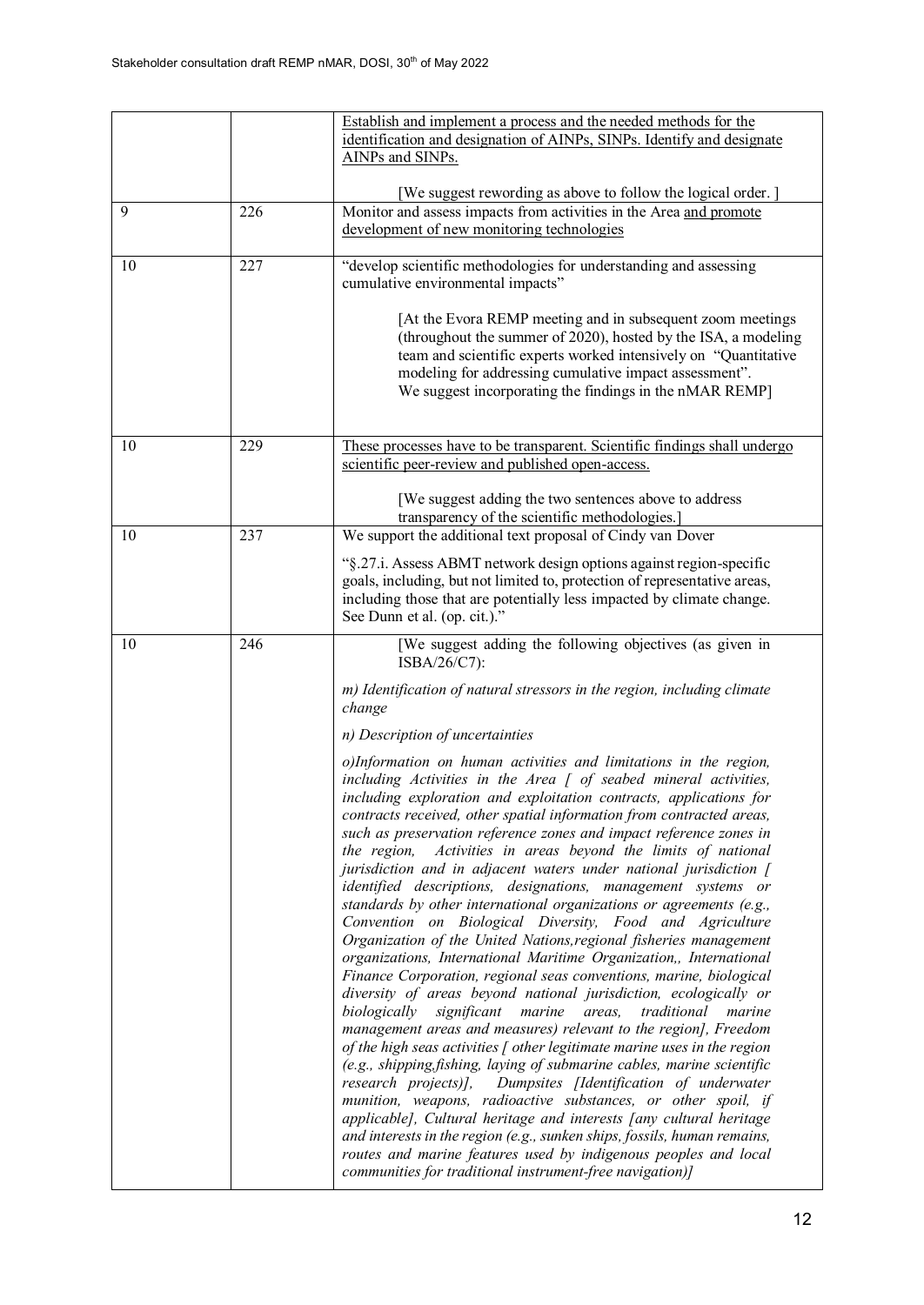| 10 | 240 | "Establish a process for periodically updating environmental baseline data<br>for the region;"                                                                                                                                                                                                                                                                                                                                                                                                      |
|----|-----|-----------------------------------------------------------------------------------------------------------------------------------------------------------------------------------------------------------------------------------------------------------------------------------------------------------------------------------------------------------------------------------------------------------------------------------------------------------------------------------------------------|
|    |     | [Additional information on who establishes this process, as well as<br>information on the mechanisms to update and review the<br>environmental baseline data for the region should be provided in<br>this REMP.                                                                                                                                                                                                                                                                                     |
|    |     | See for example ISBA/26/C/6 on the suggested procedure<br>Review of the regional environmental management plan:                                                                                                                                                                                                                                                                                                                                                                                     |
|    |     | Annual reporting                                                                                                                                                                                                                                                                                                                                                                                                                                                                                    |
|    |     | Every year, the expert committee, with administrative<br>support from the secretariat, shall provide to the Council a<br>report that summarizes new environmental data from all<br>contractors, as well as new scientific literature data that are<br>relevant to the regional environmental management plan<br>and monitoring data and information. Furthermore, the<br>committee shall provide recommendations as to the<br>implications (if any) of new knowledge and findings for the<br>plan.] |
|    |     | The annual report should be made publicly accessible by the<br>secretariat of the Authority.                                                                                                                                                                                                                                                                                                                                                                                                        |
|    |     | If a State member of the Authority or an observer wishes to<br>discuss the outcomes contained in an annual report, they<br>may include the topic in the agenda of the Council at its<br>subsequent session.                                                                                                                                                                                                                                                                                         |
|    |     | Timing                                                                                                                                                                                                                                                                                                                                                                                                                                                                                              |
|    |     | Each regional environmental management plan should<br>undergo a review, at the latest five years after its adoption<br>by Council, or earlier if requested by the Council.                                                                                                                                                                                                                                                                                                                          |
|    |     | Events that may lead the Council to request an earlier review<br>may include:                                                                                                                                                                                                                                                                                                                                                                                                                       |
|    |     | (a) Issue of an Authority emergency order that relates to a<br>site within the region;                                                                                                                                                                                                                                                                                                                                                                                                              |
|    |     | (b) Request by another organ of the Authority;                                                                                                                                                                                                                                                                                                                                                                                                                                                      |
|    |     | (c) Submission of substantial new environmental knowledge<br>or data for the region;                                                                                                                                                                                                                                                                                                                                                                                                                |
|    |     | (d) A major environmental change in or affecting the region<br>(e.g., a natural or anthropogenic disaster);                                                                                                                                                                                                                                                                                                                                                                                         |
|    |     | (e) Relinquishment of areas previously under contract within<br>the region;                                                                                                                                                                                                                                                                                                                                                                                                                         |
|    |     | (f) Submission of a new application for a plan of work for<br>exploitation in the region, when the exploitation would be<br>for a new resource category in the relevant area.                                                                                                                                                                                                                                                                                                                       |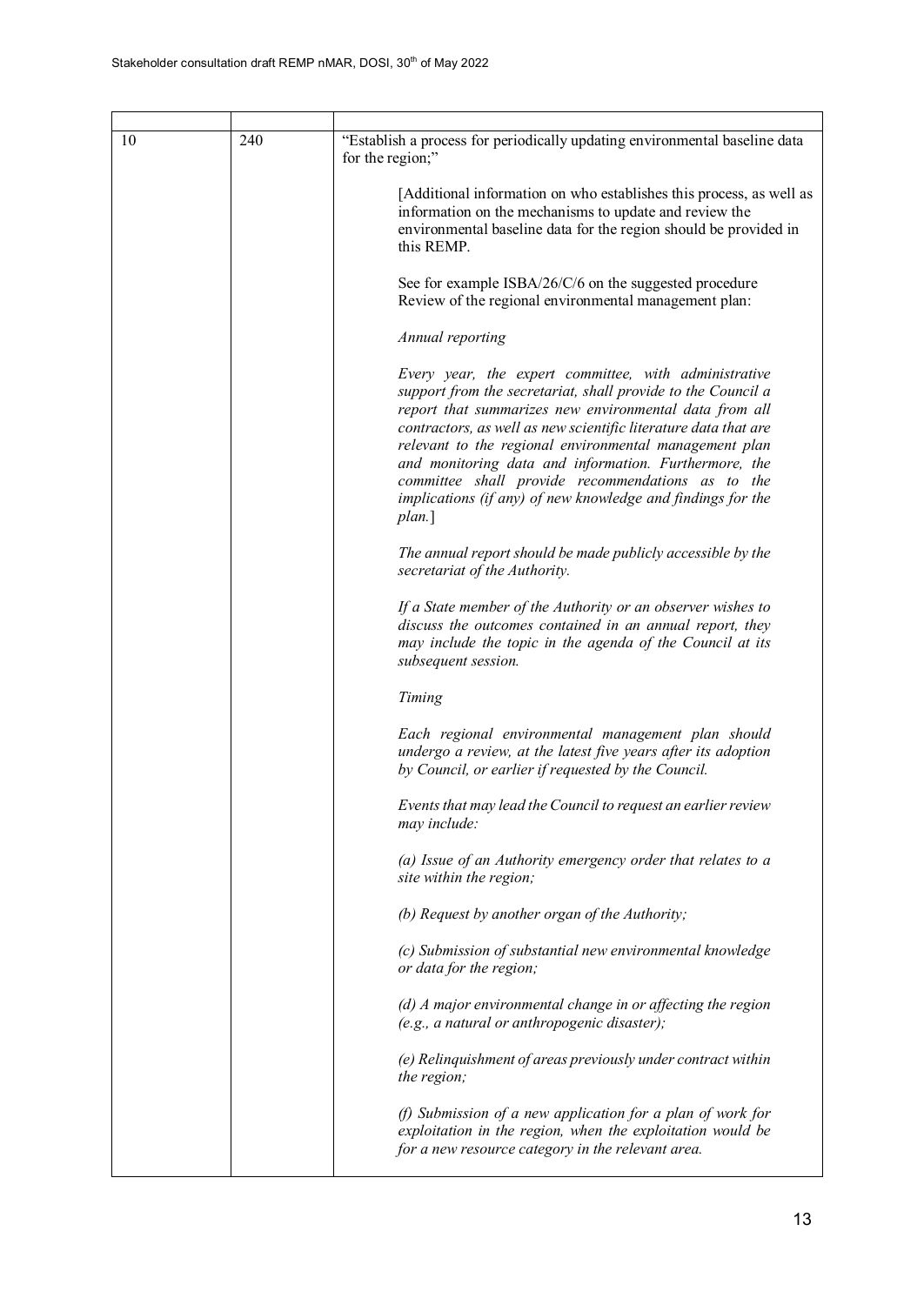|    |     | Responsibility                                                                                                                                                                                                                                                                                                                                                                                                                                                                                                                                                                                                                  |
|----|-----|---------------------------------------------------------------------------------------------------------------------------------------------------------------------------------------------------------------------------------------------------------------------------------------------------------------------------------------------------------------------------------------------------------------------------------------------------------------------------------------------------------------------------------------------------------------------------------------------------------------------------------|
|    |     | The expert committee leads the review process (taking into<br>account any specific instructions from the Council) and<br>reports on the outcome to the Legal and Technical<br>Commission.                                                                                                                                                                                                                                                                                                                                                                                                                                       |
|    |     | The Legal and Technical Commission considers the review<br>report of the expert committee to satisfy itself that the proper<br>procedure has been followed in the review of the regional<br>environmental management plan, in accordance with any<br>relevant guidelines. The Commission recommends to the<br>Council any proposed amendments regarding the plan and<br>its contents, objectives and measures. In submitting such<br>recommendations to the Council, the Commission should<br>include a rationale for its recommendations and a<br>description of the process followed in conducting the review<br>of the plan. |
|    |     | The Council reviews the amendments recommended by the<br>Legal and Technical Commission and either adopts the<br>revised plan or reverts the recommendations to the<br>Commission for further work.                                                                                                                                                                                                                                                                                                                                                                                                                             |
|    |     | The Secretariat provides administrative support throughout<br>the regional environmental management plan review<br>process.                                                                                                                                                                                                                                                                                                                                                                                                                                                                                                     |
|    |     |                                                                                                                                                                                                                                                                                                                                                                                                                                                                                                                                                                                                                                 |
| 10 | 248 | [We suggest adding a paragraph to take into account cultural heritage]                                                                                                                                                                                                                                                                                                                                                                                                                                                                                                                                                          |
| 10 | 251 | Avoid harmful environmental direct or indirect impacts on any active<br>vent site including its sphere of influence with significant megafauna<br>communities, including loss of vent communities in areas around a<br>potential mine site.                                                                                                                                                                                                                                                                                                                                                                                     |
|    |     | [We suggest including here all active vent sites, as all active<br>vents classify as SINPs (see p.32).                                                                                                                                                                                                                                                                                                                                                                                                                                                                                                                          |
|    |     | The sphere of vent influence relates to buffer zones<br>(surroundings) around active vent sites and vent fields.<br>These will need to be defined. Please see our comments<br>above.]                                                                                                                                                                                                                                                                                                                                                                                                                                           |
| 10 | 253 | Ensure that sustainability is not compromised due to harmful environmental<br>impacts on vulnerable/sensitive habitats and communities, including inter<br>alia coral gardens and sponge aggregations in the contract area and<br>surrounding areas;                                                                                                                                                                                                                                                                                                                                                                            |
|    |     | [We suggest adding inter alia to not restrict it to coral gardens and<br>sponges aggregations.]                                                                                                                                                                                                                                                                                                                                                                                                                                                                                                                                 |
| 10 | 256 | Avoid or minimize harmful environmental impacts on important benthic<br>and pelagic species for the maintenance of ecosystem functioning and<br>integrity.                                                                                                                                                                                                                                                                                                                                                                                                                                                                      |
|    |     | [We suggest adding the term avoid.<br>The term "important species" needs to be defined. We also<br>suggest to include this for both benthic and pelagic species.]                                                                                                                                                                                                                                                                                                                                                                                                                                                               |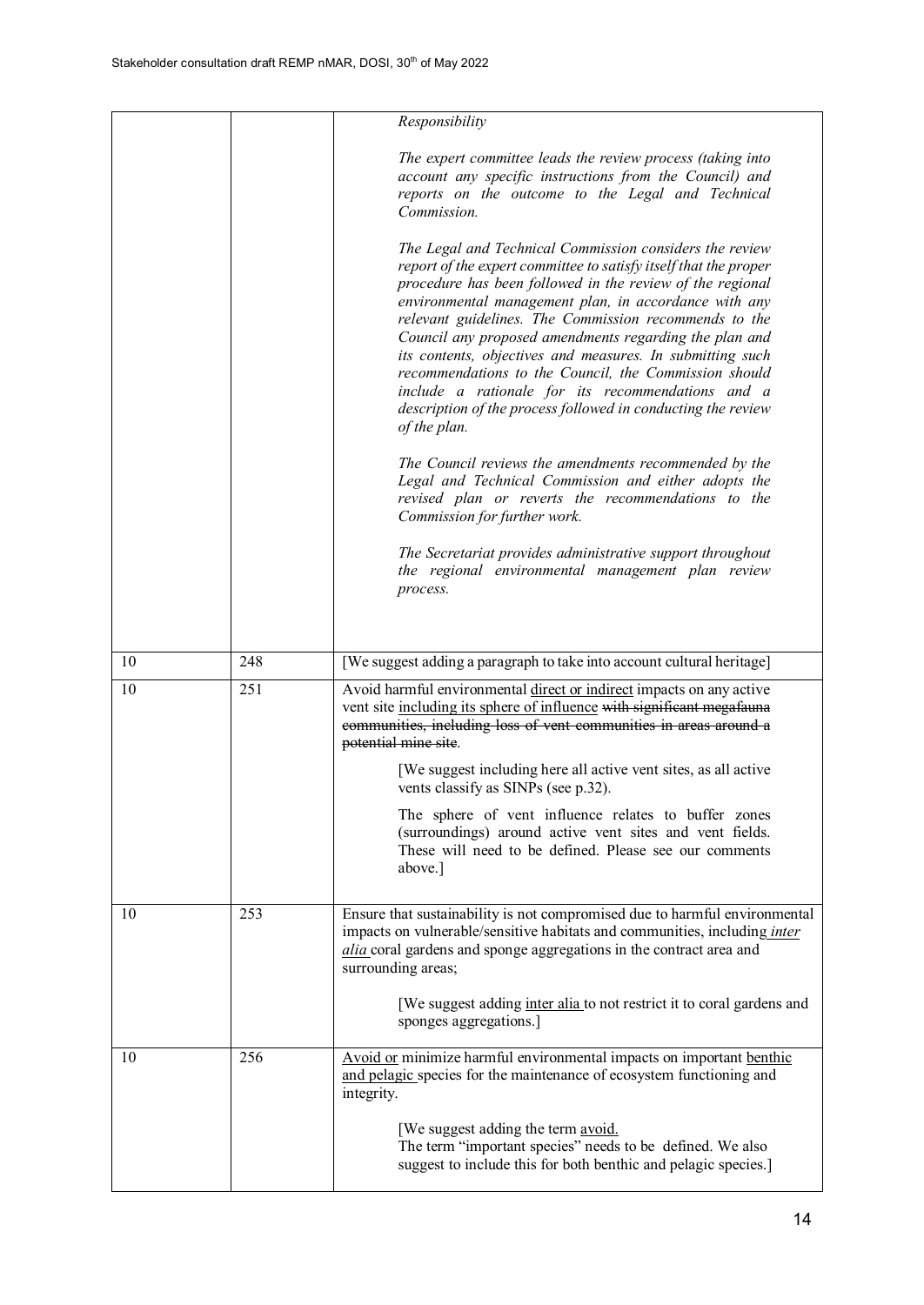| 10 | 258 | Avoid or minimize Manage harmful environmental impacts to<br>ecologically important sediment, hard substrate, and pelagic systems.                                                                                                                                                                                                                                                                                                                                                                                                       |
|----|-----|------------------------------------------------------------------------------------------------------------------------------------------------------------------------------------------------------------------------------------------------------------------------------------------------------------------------------------------------------------------------------------------------------------------------------------------------------------------------------------------------------------------------------------------|
|    |     | [We suggest replacing "managing" with "avoid or minimize",<br>harmful impacts shall be avoided or minimized.<br>In addition to sediment systems, impacts on hard substrate and<br>pelagic systems shall be avoided/minimized.]                                                                                                                                                                                                                                                                                                           |
| 10 | 258 |                                                                                                                                                                                                                                                                                                                                                                                                                                                                                                                                          |
|    |     | e) Provide a forecast of the possible effects of various mining<br>scenarios (extent, duration, frequency of exploitation), taking into<br>account cumulative impacts and climate change, potential stress from<br>outside the region, using modeling that follows the best available<br>scientific techniques and comparisons against the baseline).                                                                                                                                                                                    |
|    |     | [We suggest adding e] above and providing links to relevant<br>ISA documents (e.g. Standard and Guidelines to EIA, EIS)]                                                                                                                                                                                                                                                                                                                                                                                                                 |
| 10 | 260 | Management measures                                                                                                                                                                                                                                                                                                                                                                                                                                                                                                                      |
|    |     | [In our expert opinion, there should be clauses noting that<br>thresholds for harm need to be described before the REMP will be<br>in place ]                                                                                                                                                                                                                                                                                                                                                                                            |
| 10 | 261 | This REMP recognizes that contractors have security of tenure over<br>contract areas, and any management measures prescribed in the context of<br>this plan will need to take this into account.                                                                                                                                                                                                                                                                                                                                         |
|    |     | [It is unclear to what extent the contractors have security of tenure<br>over contract areas. This should be clarified.]                                                                                                                                                                                                                                                                                                                                                                                                                 |
| 11 | 270 | We support the additional text proposal of Cindy van Dover.                                                                                                                                                                                                                                                                                                                                                                                                                                                                              |
|    |     | Contractors are encouraged to conduct environmental surveys outside their<br>contract areas, in cooperation with the scientific community and in<br>particular those scientists from developing countries. If a mine site is near<br>the boundary of a contract area (within some initially prescribed threshold<br>distance), then it is imperative that all AINPs and SINPs in the adjacency<br>(to some initially prescribed threshold distance) should be mapped.<br>[It is unclear how this "encouragement" shall work in practice. |
|    |     | This should be clarified before the REMP is operational].                                                                                                                                                                                                                                                                                                                                                                                                                                                                                |
| 11 | 272 | "This REMP does not include Areas Based Management Tools (ABMTs)<br>identified through the application of network criteria such as<br>representativity and connectivity, based on a regional analysis. It is noted<br>that additional expert discussion led by the LTC will be needed in the future<br>on the application of the network criteria. These must be in place before<br>mining may commence"                                                                                                                                 |
|    |     | [We suggest adding the text above. Network criteria need to be<br>developed to make this REMP effective. Before these are in place,<br>a REMP shall not be accepted]                                                                                                                                                                                                                                                                                                                                                                     |
| 11 | 276 | "It is noted that thresholds are needed for describing the occurrence of<br>vulnerable ecosystem features in the application of the criteria for ABMTs,<br>and for evaluating and controlling the impacts of mining activities. These<br>must be in place before mining may commence"                                                                                                                                                                                                                                                    |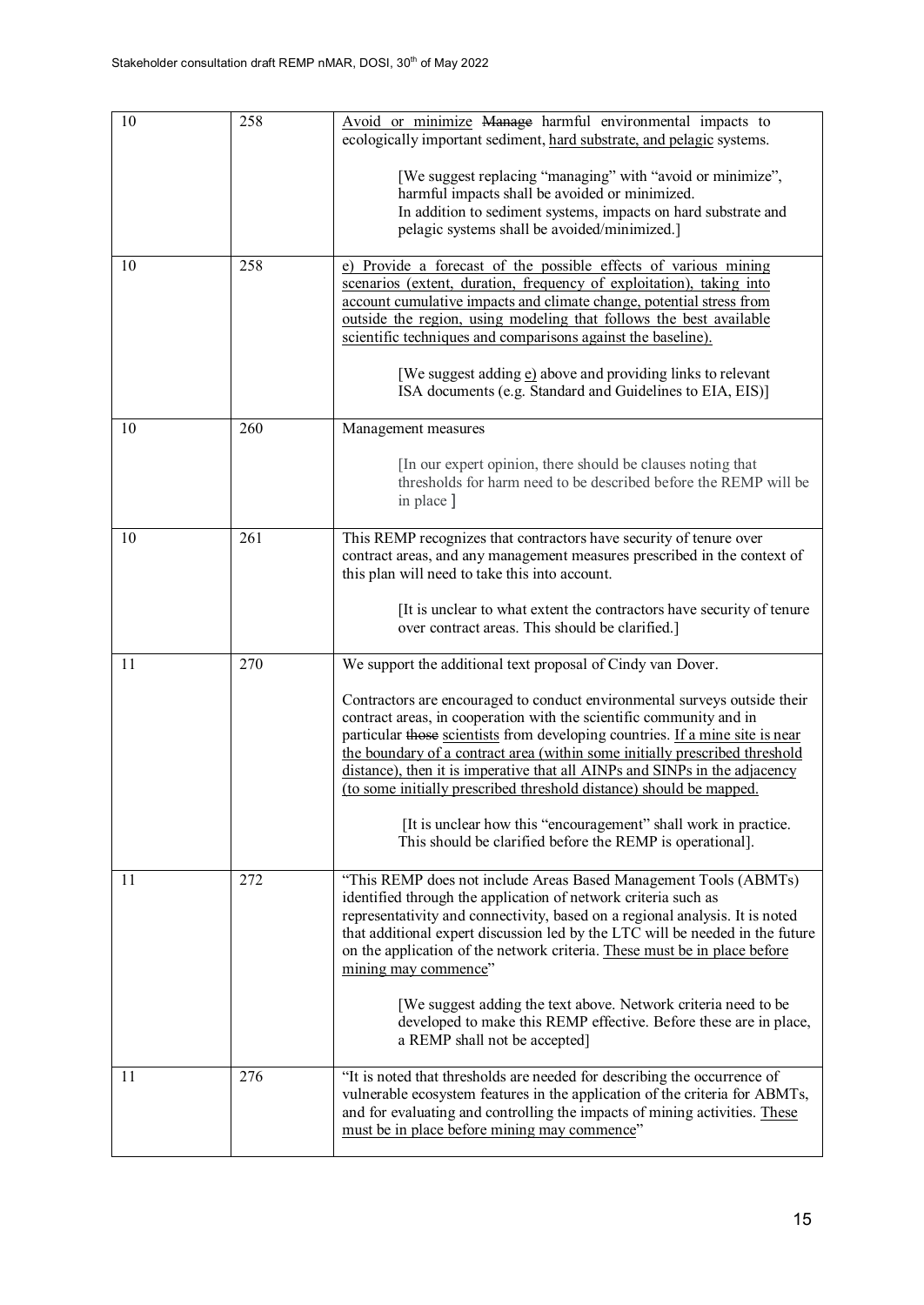|    |         | [We suggest adding the text above. Thresholds need to be<br>developed to make this REMP effective. Before these are in place,<br>a REMP shall not be accepted.]                                                                                                                                                                                                                                                                                                                                                            |
|----|---------|----------------------------------------------------------------------------------------------------------------------------------------------------------------------------------------------------------------------------------------------------------------------------------------------------------------------------------------------------------------------------------------------------------------------------------------------------------------------------------------------------------------------------|
| 11 | 279     | "These thresholds may need to be adaptive starting from the precautionary<br>principle, and likely change as new data and information are collected on<br>the impacts of mining activities"<br>[We appreciate that currently thresholds are not yet defined,<br>derived or established for deep-sea communities, and therefore an<br>adaptive approach is necessary. However, it is unclear what this<br>means in this context, and especially what the starting point would<br>be. We therefore added the suggested text. |
| 11 | 281-282 | It would be helpful to clarify what the frequency of the periodic updates of<br>the appropriate parameters and thresholds would be. This could be<br>annually. The text would then read as follows: "Periodic annual updates on<br>appropriate parameters and thresholds will be also needed."                                                                                                                                                                                                                             |
| 11 | 292     | Based on the outcomes of the workshop (report number and link), this<br>REMP identifies three AINPs (Kane Fracture Zone, Vema Fracture Zone,<br>and Romanche Fracture Zone System), as listed in Annex 1. More AINPs<br>may be added in a future REMP.<br>[We suggest adding the underlined text, to address any future<br>AINPs.]                                                                                                                                                                                         |
| 11 | 294     | In these three-AINPs, the following management measures will be<br>applied:<br>[We suggest deleting the term "three" as management measures<br>shall be applied to all AINPs.]                                                                                                                                                                                                                                                                                                                                             |
| 11 | 303     | ISA secretariat should ensure, promote and facilitate collaborative<br>monitoring<br>[We suggest adding the term "ensure"]                                                                                                                                                                                                                                                                                                                                                                                                 |
| 12 | 315     | More SINPs may be added in a future REMP.                                                                                                                                                                                                                                                                                                                                                                                                                                                                                  |
|    |         | [We suggest adding the underlined text, to address any future<br>SINPs.]                                                                                                                                                                                                                                                                                                                                                                                                                                                   |
| 12 | 316     | The management of SINPs should aim to maintain ecosystem<br>integrity functions, i.e. ecosystem function and species interactions,<br>and associated features from the direct and indirect impacts of<br>exploitation of mineral resources.<br>[We suggest adding the underlined text.]                                                                                                                                                                                                                                    |
| 12 | 320     | Fully respecting the rights and obligations of contractors in the existing<br>contracts for exploration, the following management measures will be<br>applied for the 11-SINPs.<br>[We suggest deleting the term "11", as management measures<br>shall be applied to all SINPs including those added in the future.<br>We would like to seek clarification on a definition of "rights and<br>obligations of contractors", and why this is included for SINPs and<br>not for AINPs.]                                        |
| 12 | 333     | "Contractors may prepare a clear description, through detailed<br>mapping (including physical and biological features), of the different<br>zones (core and buffer) in terms of their areal extent, based on the                                                                                                                                                                                                                                                                                                           |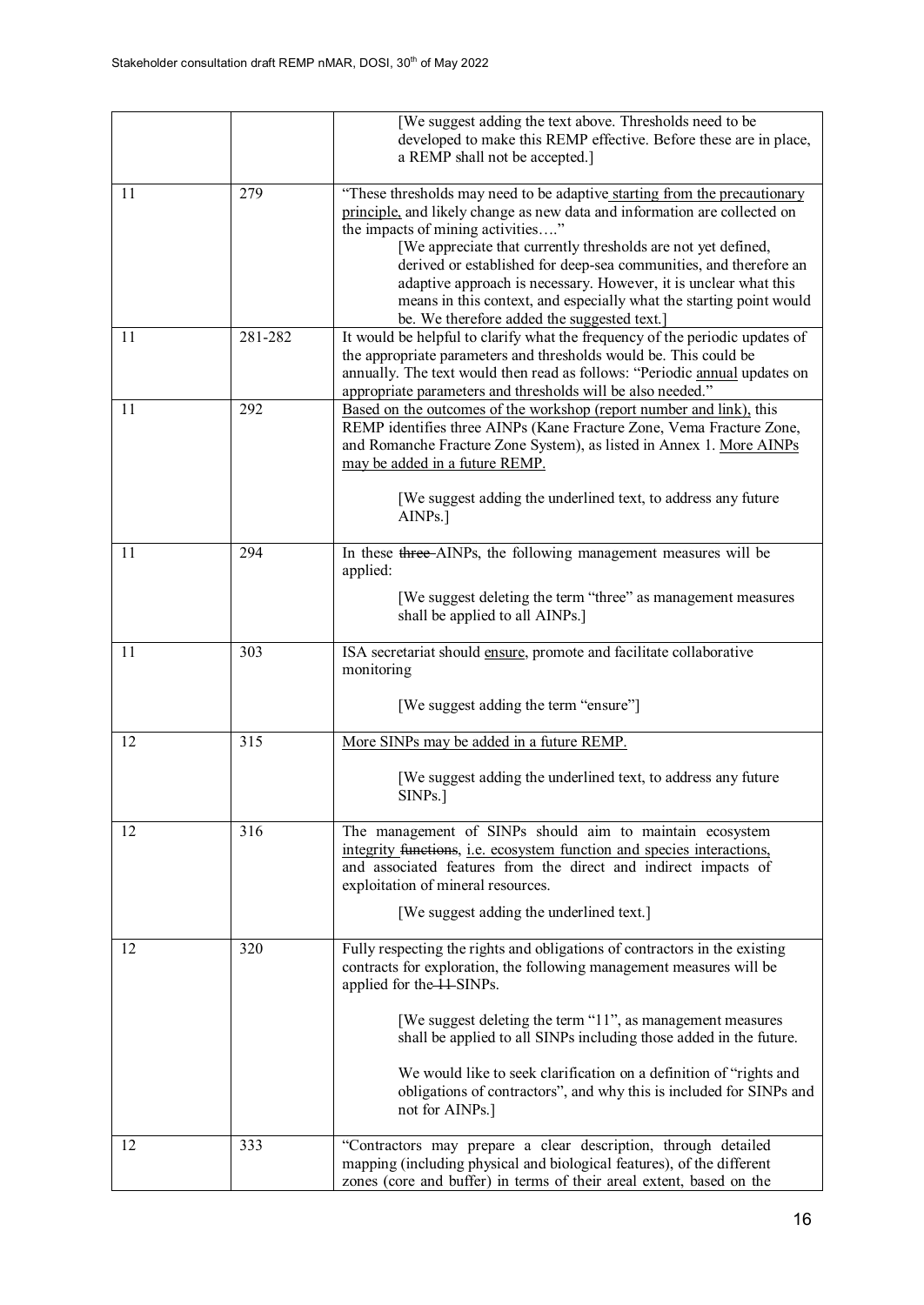|    |     | generic guidance developed by the LTC on the zoning scheme,<br>including identification of a set of different zones and the<br>corresponding set of allowed and/or prohibited activities."<br>[Developing a zoning scheme is a complex task that requires<br>highly specific expertise. We welcome a transparent process<br>on how such zones shall be developed in the future, taking<br>into account best available scientific knowledge.<br>Before zoning schemes for buffers are in place, a REMP<br>shall not be accepted. ]                                                                                                                  |
|----|-----|----------------------------------------------------------------------------------------------------------------------------------------------------------------------------------------------------------------------------------------------------------------------------------------------------------------------------------------------------------------------------------------------------------------------------------------------------------------------------------------------------------------------------------------------------------------------------------------------------------------------------------------------------|
| 12 | 340 | Contractors shall report the discovery of new vulnerable or sensitive<br>ecosystems.                                                                                                                                                                                                                                                                                                                                                                                                                                                                                                                                                               |
| 12 | 343 | In addition to contractors' exploration activities, new vulnerable or<br>sensitive ecosystems can also be discovered by scientific<br>communities, which ean shall be communicated to the ISA secretariat<br>for review by the LTC;<br>[We suggest adding the term shall, as to date the large                                                                                                                                                                                                                                                                                                                                                     |
|    |     | majority of SINPs have been discovered by scientists.                                                                                                                                                                                                                                                                                                                                                                                                                                                                                                                                                                                              |
|    |     | Although there is currently no legal power to impose<br>obligations on the scientific community, it would be in<br>everybody's interest that whatever discovery is made is<br>communicated to the ISA, who shall take the necessary<br>actions to protect them.]                                                                                                                                                                                                                                                                                                                                                                                   |
| 12 | 355 | The predictions could be based on various methods, including but not<br>limited to the detection of natural hydrothermal plumes (e.g., inferred<br>hydrothermal vents) or habitat modelling (e.g., cold-water,<br>stylasterid, scleractinian and octocorals).                                                                                                                                                                                                                                                                                                                                                                                      |
|    |     | [We suggest adding the underlined text.]                                                                                                                                                                                                                                                                                                                                                                                                                                                                                                                                                                                                           |
| 13 | 363 | More S/A Precaution may be added in a future REMP.                                                                                                                                                                                                                                                                                                                                                                                                                                                                                                                                                                                                 |
|    |     | [We suggest adding the underlined text, taking into account<br>any future S/A Precaution.]                                                                                                                                                                                                                                                                                                                                                                                                                                                                                                                                                         |
| 13 | 368 | "In the case of inferred active vents, contractors are encouraged to<br>apply increased survey efforts to validate the existence of active<br>vents."                                                                                                                                                                                                                                                                                                                                                                                                                                                                                              |
|    |     | [Encouraged is a very weak language, as all vents classify as<br>SINP <sub>s</sub> .                                                                                                                                                                                                                                                                                                                                                                                                                                                                                                                                                               |
|    |     | We support the additional text proposal of Cindy van Dover.                                                                                                                                                                                                                                                                                                                                                                                                                                                                                                                                                                                        |
|    |     | §45. A comprehensive/systematic hydrothermal plume survey over<br>an exploitation contract area is required to ensure that ALL active<br>hydrothermal vents (within a certain threshold of detection and<br>threshold distance from a proposed mine site) are located relative to<br>commercial deposits to be extracted. Other types of SINPs and AINPs<br>need to be located relative to commercial deposits as well. Habitat<br>suitability models may provide preliminary indications of where to<br>focus surveys, but locations of all SINPs and AINPs must be validated<br>through visual surveys. Encounters and quantitative measurements |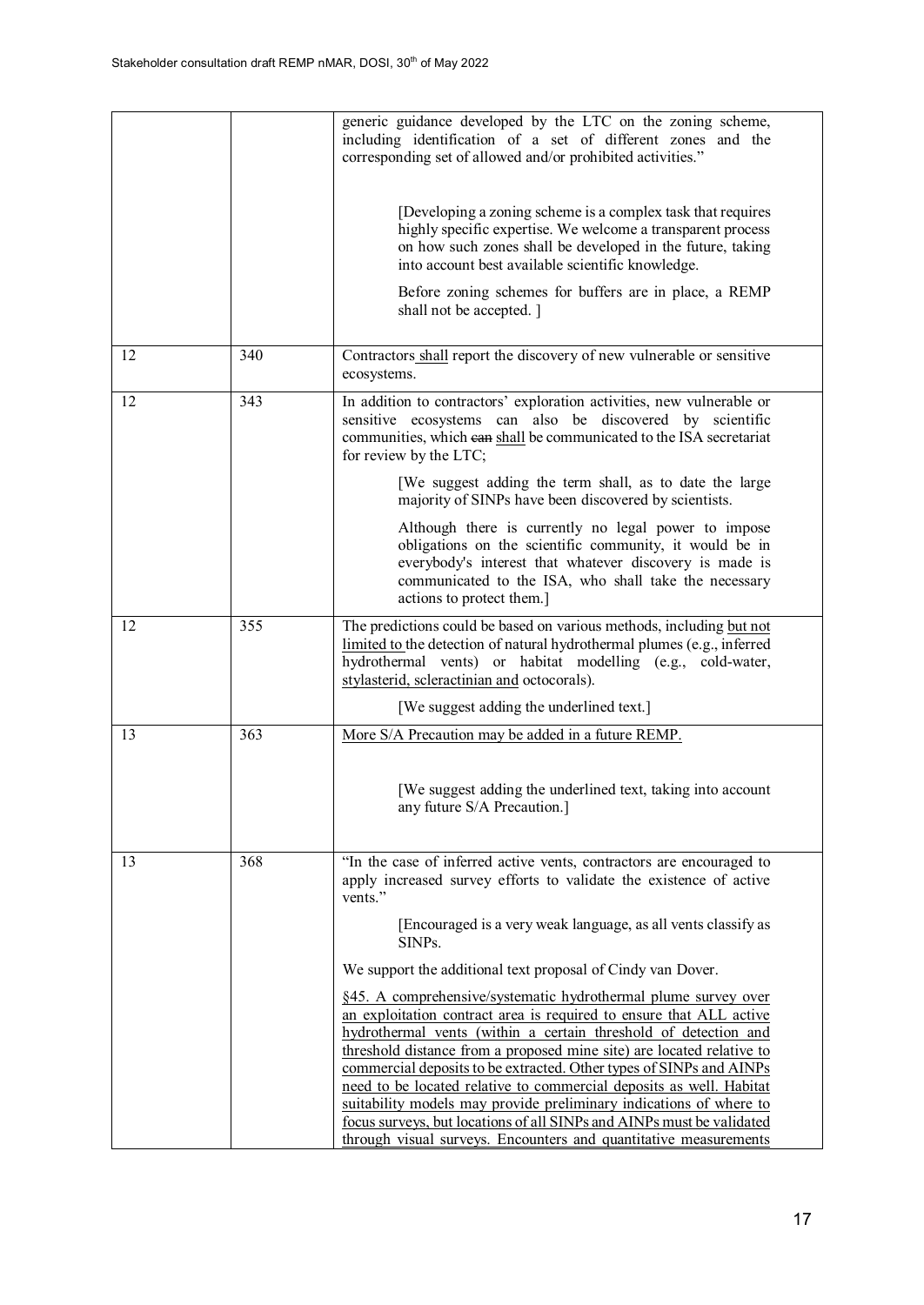|    |     | (e.g. abundance, diversity, biomass) of indicator species need to be<br>reported.                                                                                                                                                                                                                                                                                                                                                                                                                                                                                                                                                                                                                                                                                                                                                                         |
|----|-----|-----------------------------------------------------------------------------------------------------------------------------------------------------------------------------------------------------------------------------------------------------------------------------------------------------------------------------------------------------------------------------------------------------------------------------------------------------------------------------------------------------------------------------------------------------------------------------------------------------------------------------------------------------------------------------------------------------------------------------------------------------------------------------------------------------------------------------------------------------------|
|    |     | References:                                                                                                                                                                                                                                                                                                                                                                                                                                                                                                                                                                                                                                                                                                                                                                                                                                               |
|    |     | German, C. R., Baumberger, T., Lilley, M. D., Lupton, J. E., Noble,<br>A. E., Saito, M.,  & Blackman, D. K. (2022). Hydrothermal<br>Exploration of the southern Chile Rise: Sediment-hosted venting at<br>the Chile Triple Junction. Geochemistry, Geophysics, Geosystems,<br>e2021GC010317.                                                                                                                                                                                                                                                                                                                                                                                                                                                                                                                                                              |
|    |     | Baker, E. T., Resing, J. A., Haymon, R. M., Tunnicliffe, V.,<br>Lavelle, J. W., Martinez, F.,  & Nakamura, K. (2016). How many<br>vent fields? New estimates of vent field populations on ocean ridges<br>from precise mapping of hydrothermal discharge locations. Earth<br>and Planetary Science Letters, 449, 186-196.]                                                                                                                                                                                                                                                                                                                                                                                                                                                                                                                                |
| 13 | 374 | "Contractors planning to undertake exploitation activities in the S/A<br>Precaution should apply a precautionary approach until their status<br>are assessed through validation by surveys."                                                                                                                                                                                                                                                                                                                                                                                                                                                                                                                                                                                                                                                              |
|    |     | [We suggest adding the underlined text to clarify what this<br>would entail in practice. ]                                                                                                                                                                                                                                                                                                                                                                                                                                                                                                                                                                                                                                                                                                                                                                |
| 13 | 376 | [We suggest inclusion of other management measures as suggested in<br>ISBA/26/C7:                                                                                                                                                                                                                                                                                                                                                                                                                                                                                                                                                                                                                                                                                                                                                                         |
|    |     | Seasonal or temporal restrictions [any seasonal or temporal<br>restrictions that should be applied to seabed mineral<br>activities (e.g., to take into account breeding seasons,<br>migration of cetaceans and other marine species, including<br>culturally significant migratory species).],<br>Restrictions of impacts on specific biota [any measures<br>$\bullet$<br>designed to prevent or minimize impacts on specific biota<br>(including, for example, habitats, areas of scientific value<br>and/or interest, areas of cultural, social importance).],<br>Measures to deal with potential conflicts with other<br>$\bullet$<br>legitimate uses [The purpose of this section is to address<br>measures to avoid potential conflicts with other legitimate<br>uses, in accordance with article 147 of the Convention and<br>draft regulation 31.] |
| 13 | 380 | "The following non-spatial management measures will be applied at<br>the regional scale (see Figure 1 for the geographical scope of this<br>REMP)":                                                                                                                                                                                                                                                                                                                                                                                                                                                                                                                                                                                                                                                                                                       |
|    |     | [We recommend clarifying who will be responsible of those]<br>management measures (i. e., the contractors, the ISA, or<br>both). For example, the mitigation measures under para a)<br>could be done by contractors, while the threshold discussed<br>under para c) should be done by the ISA.]                                                                                                                                                                                                                                                                                                                                                                                                                                                                                                                                                           |
| 13 | 385 | Monitoring for potential cumulative impacts in the Area to prevent<br>serious harm                                                                                                                                                                                                                                                                                                                                                                                                                                                                                                                                                                                                                                                                                                                                                                        |
|    |     | [We recommend providing detailed guidance to monitoring.<br>Gradient approaches away from point impacts will be critical<br>at site level but cumulative impacts will need a coherent<br>framework within the larger area to assess effects.                                                                                                                                                                                                                                                                                                                                                                                                                                                                                                                                                                                                              |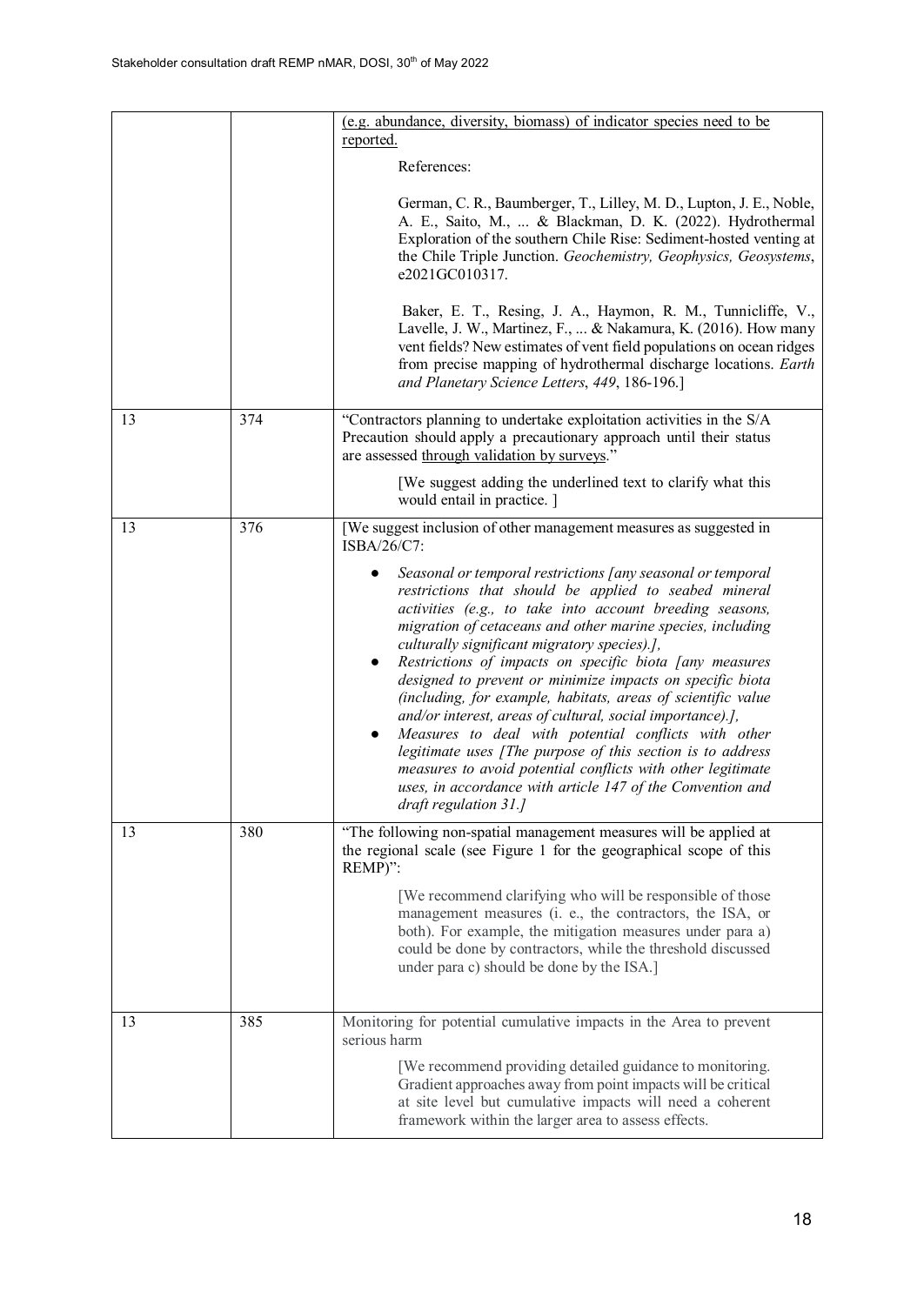|    |     | Links to relevant documents (e.g. Draft Guidelines for the<br>Preparation of Environmental Management and Monitoring<br>Plans) shall be provided.]                                                                                                                                                                                                                                                                                                                                                                                                             |
|----|-----|----------------------------------------------------------------------------------------------------------------------------------------------------------------------------------------------------------------------------------------------------------------------------------------------------------------------------------------------------------------------------------------------------------------------------------------------------------------------------------------------------------------------------------------------------------------|
| 13 | 385 | b. bis. Monitoring for potential transboundary impacts to prevent<br>serious harm in areas under the jurisdiction of coastal State                                                                                                                                                                                                                                                                                                                                                                                                                             |
|    |     | [We suggest adding the underlined text to be in line with<br>DR4.]                                                                                                                                                                                                                                                                                                                                                                                                                                                                                             |
| 13 | 386 | "Develop multiple thresholds, which can enable timely detection of<br>where impacts are approaching serious harm. Determining the<br>thresholds for what would be considered "serious harm" can draw on<br>existing frameworks and strategies and benefit from engaging with<br>appropriate experts. The following thresholds together with their<br>indicators and methodology for measuring these thresholds will be<br>developed."<br>[We would like to seek clarification on any mechanism to<br>develop the thresholds, and who is responsible to develop |
|    |     | those. Also, we want to stress once more that these<br>thresholds must be in place before any mining can<br>commence.<br>Please provide information on the existing frameworks and                                                                                                                                                                                                                                                                                                                                                                             |
| 13 | 397 | strategies referred here.]<br>"acceptable deviation from baseline information"                                                                                                                                                                                                                                                                                                                                                                                                                                                                                 |
|    |     | [The meaning of "acceptable deviation from baseline<br>information" should be clarified and defined in detail]                                                                                                                                                                                                                                                                                                                                                                                                                                                 |
| 13 | 400 | We support the additional text proposal of Cindy van Dover.                                                                                                                                                                                                                                                                                                                                                                                                                                                                                                    |
|    |     | Proposed new section:                                                                                                                                                                                                                                                                                                                                                                                                                                                                                                                                          |
|    |     | §xx.) Active vents and other SINPs, AINPs must be fully mapped within<br>some reasonable distance of the mine site, of PRZs, and, where necessary,<br>outside the exploitation contract area (within a threshold distance from a<br>proposed mine site).                                                                                                                                                                                                                                                                                                       |
| 13 | 400 | We support the additional text proposal of Cindy van Dover.                                                                                                                                                                                                                                                                                                                                                                                                                                                                                                    |
|    |     | Proposed new section:                                                                                                                                                                                                                                                                                                                                                                                                                                                                                                                                          |
|    |     | <u>Sxx.) As part of their environmental baseline requirements,</u><br>contractors must characterize the biota of hydrothermally inactive<br>sulfide occurrences or metal-rich sediments that are target for<br>exploitation, including characterizing any endemic taxa and<br>identifying representative inactive sulfide occurrences and metal-rich<br>sediments that will be protected from mining impacts.                                                                                                                                                  |
| 14 | 402 | On active all active vent sites with significant megafauna<br>communities including the sphere of influence, contractors should<br>ensure active mining plume management as well as monitoring of<br>hydrothermal flows to avoid interruption or disruption to<br>hydrothermal flows upon which vent communities rely;                                                                                                                                                                                                                                         |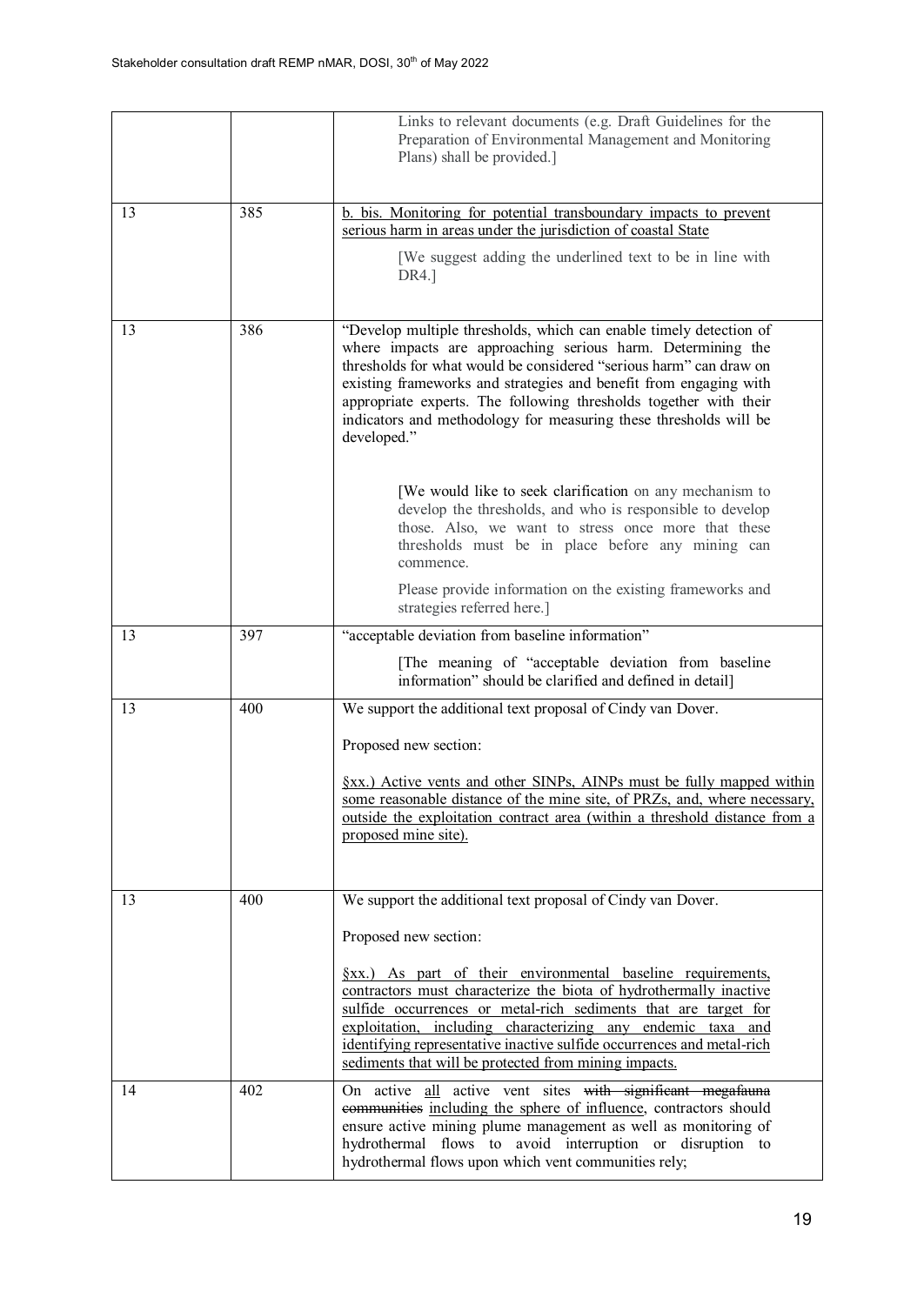|    |         | [We suggest deleting "significant megafauna communities".<br>Please see our comments earlier in this document.]                                                                                                                                                                                           |
|----|---------|-----------------------------------------------------------------------------------------------------------------------------------------------------------------------------------------------------------------------------------------------------------------------------------------------------------|
| 14 | 405     | On vulnerable habitats including coral gardens, sponge aggregations,<br>contractors will monitor any of such habitats likely to be impacted by<br>their activities, including the habitats that lie in the vicinity outside<br>their contract areas;                                                      |
|    |         | [The list of vulnerable habitats should be more complete and<br>specific. We suggest that VME habitats from RFMO's<br>should be applied here]                                                                                                                                                             |
| 14 | 408     | On key vulnerable/sensitive species, contractors will monitor<br>significant communities of fauna within contract areas and in<br>surrounding areas likely to be impacted by mining activities.                                                                                                           |
|    |         | [We suggest either deleting the term "significant" or adding<br>a definition of "significant communities".                                                                                                                                                                                                |
|    |         | Further, we note that "significant communities" not only<br>include fauna, but (especially at vents) also microbial<br>communities.]                                                                                                                                                                      |
| 14 | 410     | [Please add a definition of "key" systems/communities]                                                                                                                                                                                                                                                    |
| 14 | 415     | to control exploitation activity to remain within impact thresholds,<br>contractors should must apply the established thresholds and where<br>relevant identify relevant thresholds, e.g. for impact of particulates in<br>plumes                                                                         |
|    |         | [We suggest replacing "should" with must. The contractor<br>shall not develop and identify thresholds, this shall be the<br>responsibility of the LTC, or any expert body, consulting<br>with scientists]                                                                                                 |
| 14 | 432     | Control light on the seabed and from vessels that can attract birds and<br>fishes and disrupt their behavior;                                                                                                                                                                                             |
|    |         | [We suggest rephrasing to include impact of light on species]<br>in the water]                                                                                                                                                                                                                            |
| 14 | 431     | avoid frequencies used by larvae of benthic species as settlement<br>cues;                                                                                                                                                                                                                                |
|    |         | [We suggest adding the underlined text, taking into account<br>settlement cues of benthic species].                                                                                                                                                                                                       |
| 14 | 439     | "Monitor direct and indirect impacts of mining, including and avoid<br>impacts on subsurface hydrological flow changes, impacts of<br>overburden removal and on key habitats outside contract areas, and<br>potential long-term impacts on biological communities, in order to<br>minimize such impacts;" |
|    |         | [Based on our current scientific understanding and results of<br>the cumulative impact workshop organized by the ISA, any<br>subsurface hydrological flow changes would cause<br>significant harm to active vents (SINPs) and thus has to be<br>avoided.                                                  |
|    |         | Monitoring of fluid changes does not avoid impact, as the<br>impact can't be made unchanged. Please rephrase ]                                                                                                                                                                                            |
| 15 | 449-524 | 50.                                                                                                                                                                                                                                                                                                       |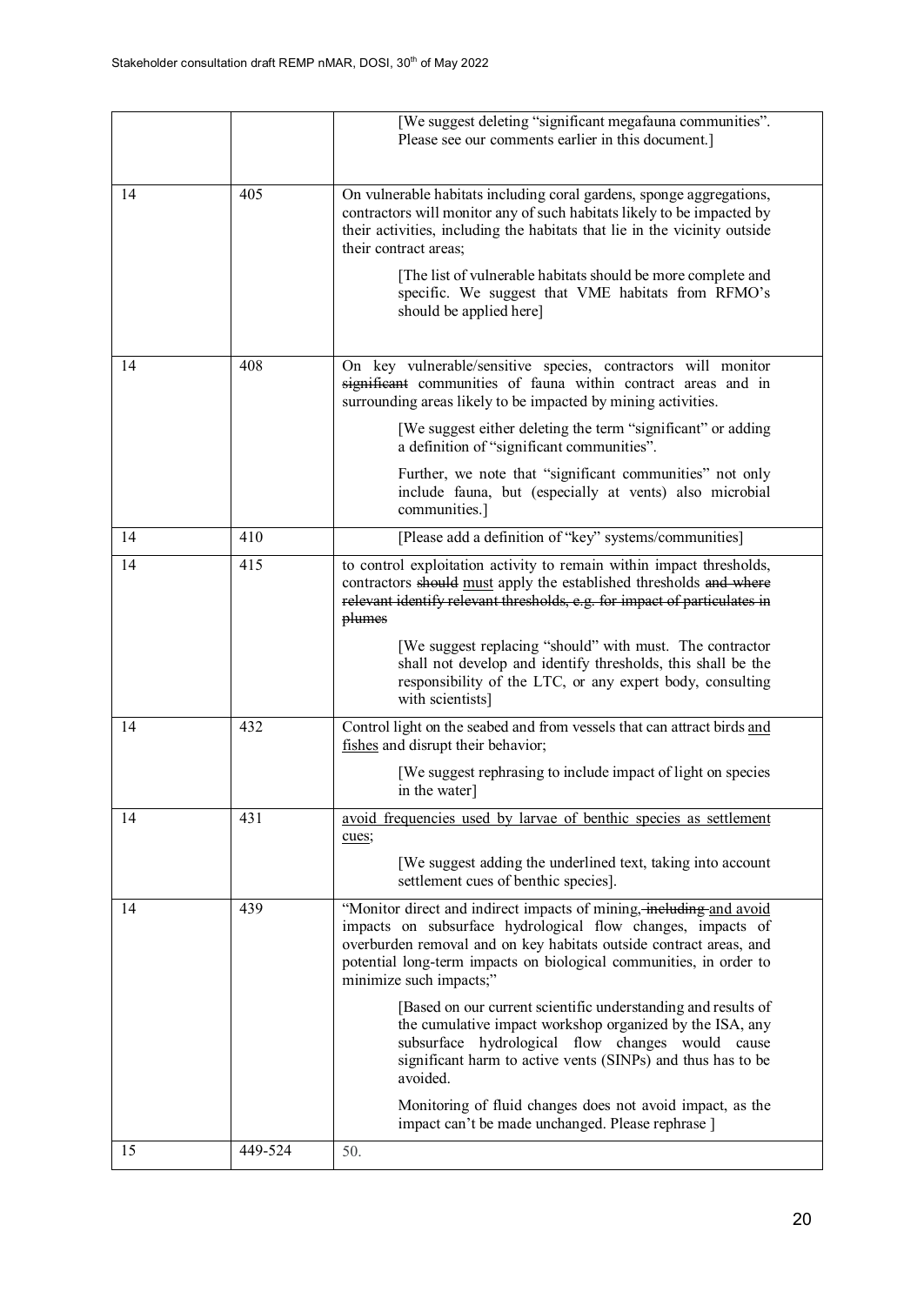|    |         | [The section lists priorities to collect data and conduct<br>research, and in that sense contributes to implementing (at<br>least partially) some of the region-specific goals and, to<br>some extent, the operational objectives. However, the<br>implementation strategy does not explain how the<br>management measures are to be implemented.<br>We recommend that para 50 is retitled (for example: |
|----|---------|----------------------------------------------------------------------------------------------------------------------------------------------------------------------------------------------------------------------------------------------------------------------------------------------------------------------------------------------------------------------------------------------------------|
|    |         | "Priorities for future monitoring and research")]                                                                                                                                                                                                                                                                                                                                                        |
| 15 | 492     | Habitat mapping and modeling: Habitats will first need to be<br>comprehensively defined and mapped within the region to establish<br>environmental baselines and assess habitat quality, quantity and<br>regional distribution. Habitat models may be developed for the<br>identification of representative habitats. Such models require linkages<br>to water column processes and among habitats.      |
|    |         | [We suggest adding the underlined text to take connectivity<br>of benthic-pelagic systems into account.]                                                                                                                                                                                                                                                                                                 |
| 15 | 498     | and geophysical characteristic of vents fields and other vulnerable<br>habitata, which are necessary for understanding the footprint around<br>which to design buffer zones.                                                                                                                                                                                                                             |
|    |         | [We suggest adding the underlined text]                                                                                                                                                                                                                                                                                                                                                                  |
| 15 | 500     | Better knowledge of SINPs, AINPs and S/A-Precaution:                                                                                                                                                                                                                                                                                                                                                     |
|    |         | [We suggest adding SINPs, as these are otherwise not<br>covered.]                                                                                                                                                                                                                                                                                                                                        |
| 15 | 525     | [We suggest to add the following paragraph:                                                                                                                                                                                                                                                                                                                                                              |
|    |         | 50 bis. If deemed necessary by scientific evidence, the above-noted<br>list of priorities can be amended to allow for the inclusion of other<br>priorities without having to wait for the official 5-year review<br>discussed under para 57 below. ]                                                                                                                                                     |
| 15 | 525     | 51. In implementing the above-noted priorities, dedicated expert<br>workshops will be organized/facilitated by the ISA secretariat                                                                                                                                                                                                                                                                       |
|    |         | [More detail is needed on the organization of the workshops:<br>we suggest indicating at least the timescales and agents<br>involved ]                                                                                                                                                                                                                                                                   |
| 15 | 531     | 52. DeepData                                                                                                                                                                                                                                                                                                                                                                                             |
|    |         | [Not all relevant data for assessment will be within Deep<br>Data. There should be acknowledgement of other regionally<br>relevant data bases (e.g. EMODNet) relevant GOOS data<br>bases (e.g. Argo, Go SHIP, OceanSITES), regional<br>observatories, as well as OBIS. Engagement with science<br>programs (e.g. iAtlantic, AtlantOS) should also be<br>considered.                                      |
|    |         | Please see ISBA/26/C/7 on 4.2. Environmental baseline<br>information ]                                                                                                                                                                                                                                                                                                                                   |
| 17 | 544-554 | 53. collaboration                                                                                                                                                                                                                                                                                                                                                                                        |
|    |         | [We<br>suggest<br>clarifying<br>how<br>this<br>be<br>can<br>achieved/implemented]                                                                                                                                                                                                                                                                                                                        |